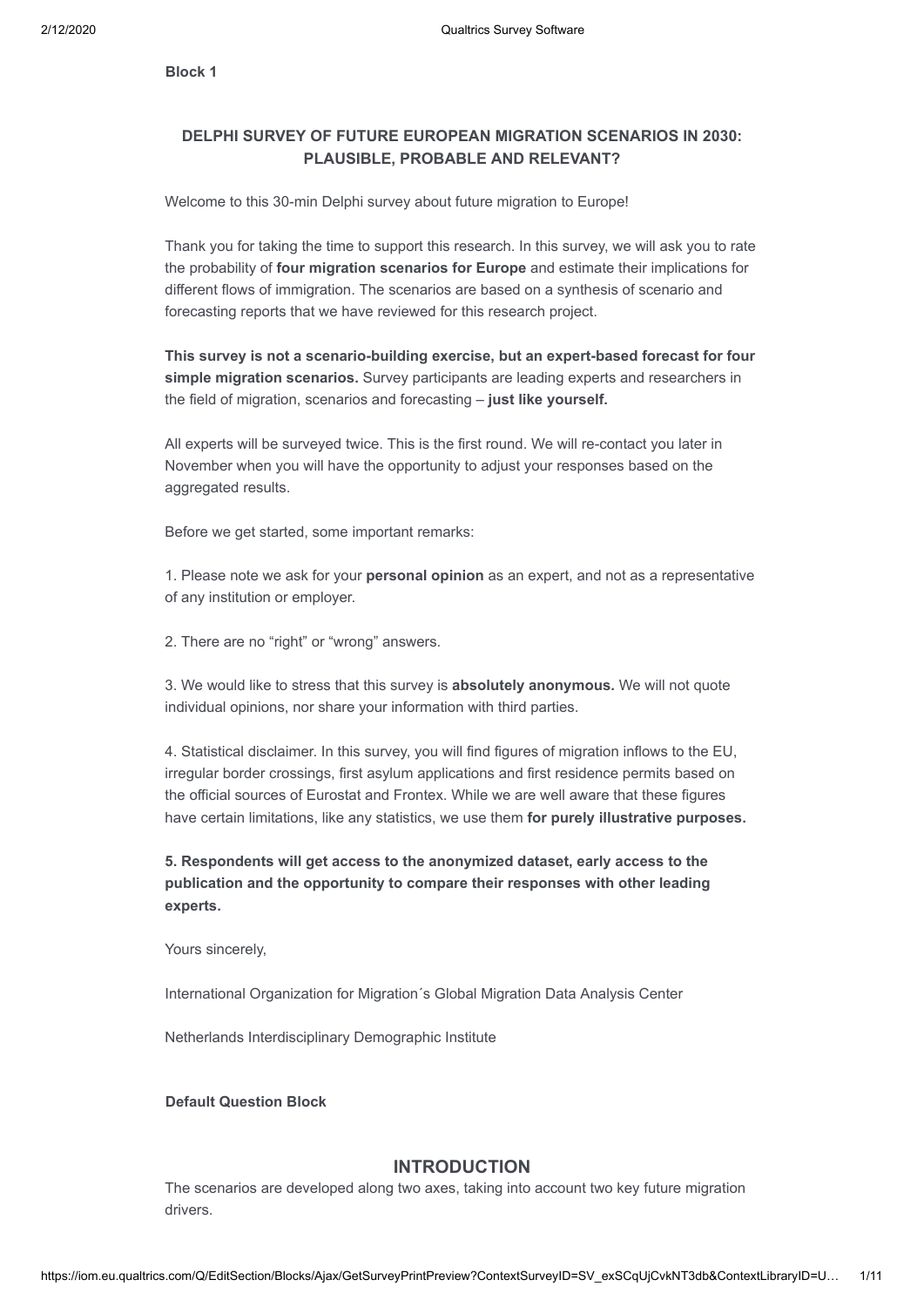- 1. The vertical axis shows **economic convergence** (top) versus **economic divergence** (bottom) between the EU-28 and main sending regions: Africa, Asia and Eastern Europe.
- 2. The horizontal axis shows **unilateral international cooperation in policy areas affecting migration** (left) versus **multilateral international cooperation in policy areas affecting migration** (right) between the EU-28 and main sending regions: Africa, Asia and Eastern Europe.

The graph reads as follows. The point where the two axes cross corresponds to the world in 2019 in terms of economic convergence/divergence, and multilateralism/unilateralism. The interaction of the two variables and their levels produces four distinct migration scenarios in 2030.



## **NARRATIVES OF MIGRATION SCENARIOS**

Try to imagine the world in 2030, as described below:

## **Scenario 1: Unilateralism and shifting wealth**

**Summary: In 2030, protectionism and unilateral international cooperation are on the rise. Asia and Africa have caught up with Europe economically. Wealth within Africa and Asia is heavily concentrated in the richest 5% of society.**

### **Unilateral international cooperation in policy areas affecting migration**

EU cohesion is weakened. While some EU countries seek collaboration, others continue pursuing an agenda of unilateral protectionist policies with little interest in addressing global challenges. China consolidates its global economic dominance. Migration policies are focused on bilateral agreements to regulate labour shortages in the EU. Little is done to address humanitarian migration. Meanwhile, EU limits access to social services for migrants.

### **Economic convergence between EU and regions of origin**

Countries in the EU have not seen any relevant growth since 2025. China, India and Turkey are attractive destinations for migrant workers due to spectacular economic opportunities.

**\*\*\*\*\*\*\*\*\*\*\*\*\***

## **Scenario 2: Multilateralism and inclusive economic growth**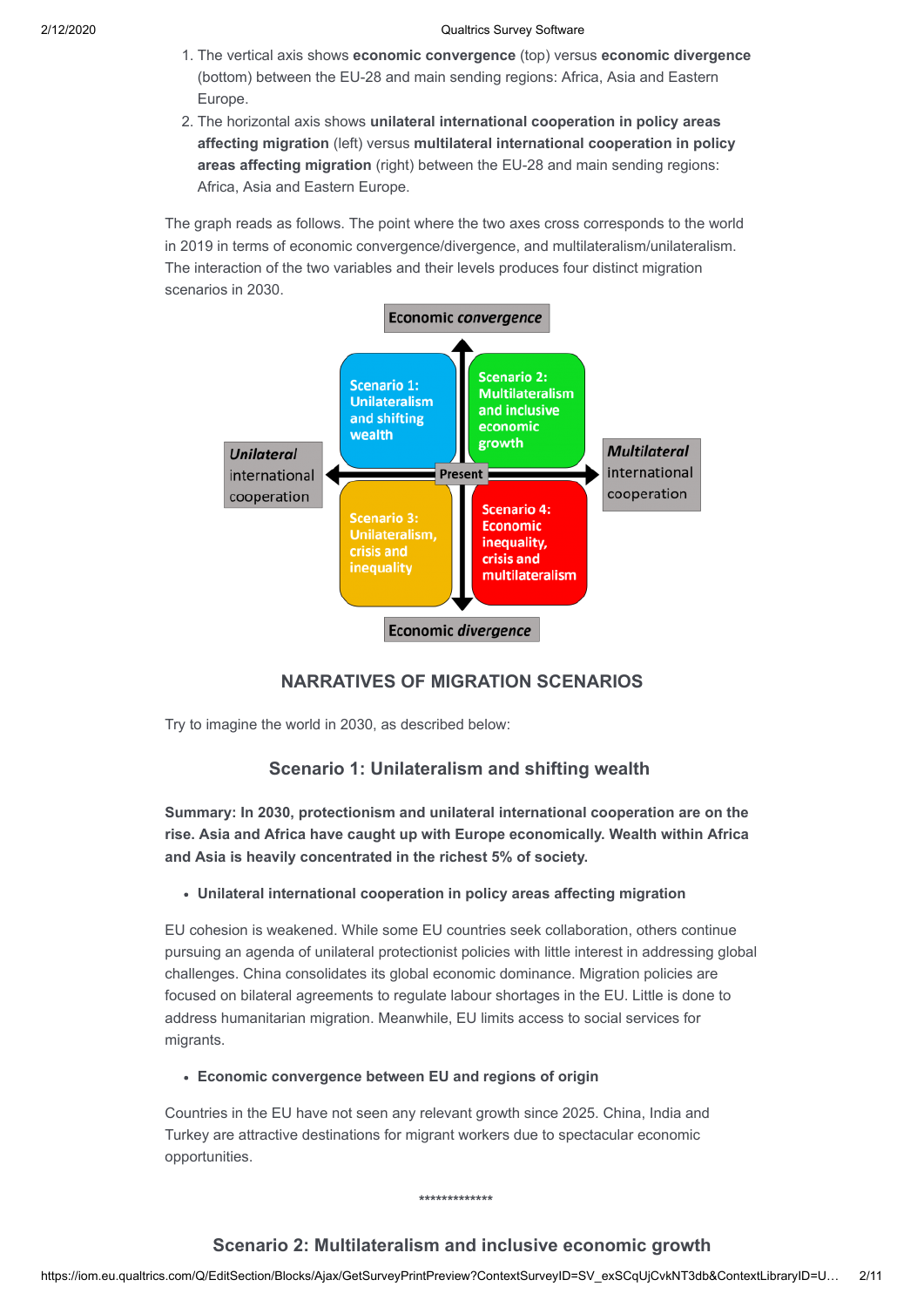**Summary: In 2030, global economic growth and strong international cooperation create more inclusive but also more diverse societies in the EU, Africa and Asia.**

#### **Multilateral international cooperation in policy areas affecting migration**

In Europe, Africa and Asia, governments and civil society rally to implement an ambitious agenda towards multilateralism, openness and environmental protection. EU States address the needs of migrant populations through their general rights-based approach.

### **Economic convergence between EU and regions of origin**

Sustained economic growth rates in the developed world and high and equitable growth in emerging and developing countries have narrowed development gaps between the EU and low-income countries of origin. Labour markets both in the EU and developing countries offer young populations attractive job opportunities.

#### **\*\*\*\*\*\*\*\*\*\*\*\*\***

### **Scenario 3: Unilateralism, crisis and inequality**

**Summary: In 2030, international cooperation is at its lowest. There is a large economic gap between the EU and Africa and Asia. Social inequalities are on the rise, causing social unrest.** 

#### **Unilateral international cooperation in policy areas affecting migration**

The EU project is at the brink of falling apart. Protectionist and isolationist policies are the norm as more countries consider leaving the union and abandoning some hard-won global agreements. Very few applicants are granted asylum, and visas are generally difficult to obtain.

#### **Economic divergence between EU and regions of origin**

Since Asia and Africa have not seen relevant economic growth in the past decade, there is a wide economic divide between these sending regions and the EU.

**\*\*\*\*\*\*\*\*\*\*\*\*\***

### **Scenario 4: Economic inequality, crisis and multilateralism**

**Summary: In 2030 an economic crisis in Africa and Asia creates patches of instability. To deal with the economic instability in the sending regions, EU, Africa and Asia engage in multilateral cooperation that allows for some progress in migration management.**

### **Multilateral international cooperation in policy areas affecting migration**

The EU has become a more cohesive union. African and Asian countries have deepened their partnerships with one another and the rest of the world. The EU, Asia and Africa engage in bilateral agreements on migration at all skill levels, granting refugee status and encouraging integration. The EU has increased its ability to cooperate with third countries on returns and on delivering humanitarian support outside Europe.

#### **Economic divergence between EU and regions of origin**

EU economy is experiencing stable economic growth. Developing economies in Asia and Africa have failed to catch-up due to an economic crisis.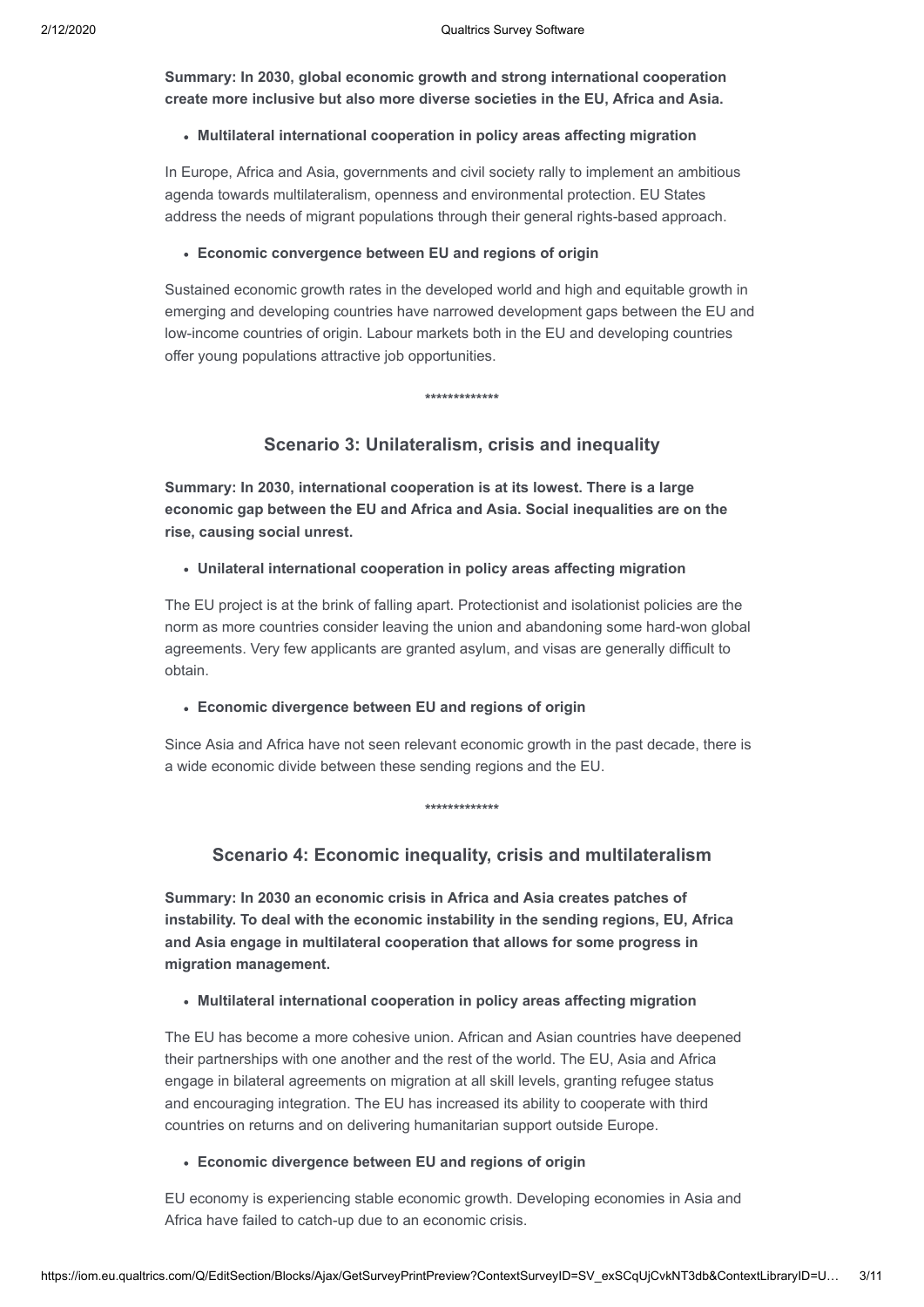#### **Four assumptions are common to all scenarios:**

- 1. Demand for health and elderly care services will expand in EU.
- 2. Shrinking labor force in many EU member states due to low fertility rates.
- 3. Environmental degradation. Increased impact of weather events: floods, droughts, wildfires, landslides.
- 4. Automation and digitalization will impact labor markets and particularly affect low and medium-qualified workers.

## **PROBABILITY**

What is the probability of each of the scenarios becoming a reality in 2030 measured by a percentage between 0 (very improbable) and 100 (very probable)?

### **The percentages must add up to 100 across all scenarios.**

If all scenarios are equally probable, each should have 25.

|                                                                                                                                          | 0=very improbable | 50=half-half | 100= very probable      |
|------------------------------------------------------------------------------------------------------------------------------------------|-------------------|--------------|-------------------------|
| $\mathbf 0$                                                                                                                              |                   | 50           | 100                     |
| Scenario 1:<br><b>Unilateralism and</b><br>shifting wealth<br>(Economic<br>convergence and<br>unilateralism)                             |                   |              | $\mathbf 0$             |
| Scenario 2:<br><b>Multilateralism and</b><br>inclusive economic<br>growth (Economic<br>convergence and<br>multilateralism)               |                   |              | $\overline{0}$          |
| <b>Scenario 3:</b><br>Unilateralism,<br>crisis and<br>inequality<br>(Economic<br>divergence and<br>unilateralism)                        |                   |              | $\mathbf 0$             |
| Scenario 4:<br><b>Economic</b><br>inequality, crisis<br>and multilateralism<br>(Economic<br>divergence and<br>multilateralism)<br>Total: |                   |              | $\mathbf 0$<br>$\bf{0}$ |
|                                                                                                                                          |                   |              |                         |

## **TOTAL INFLOWS**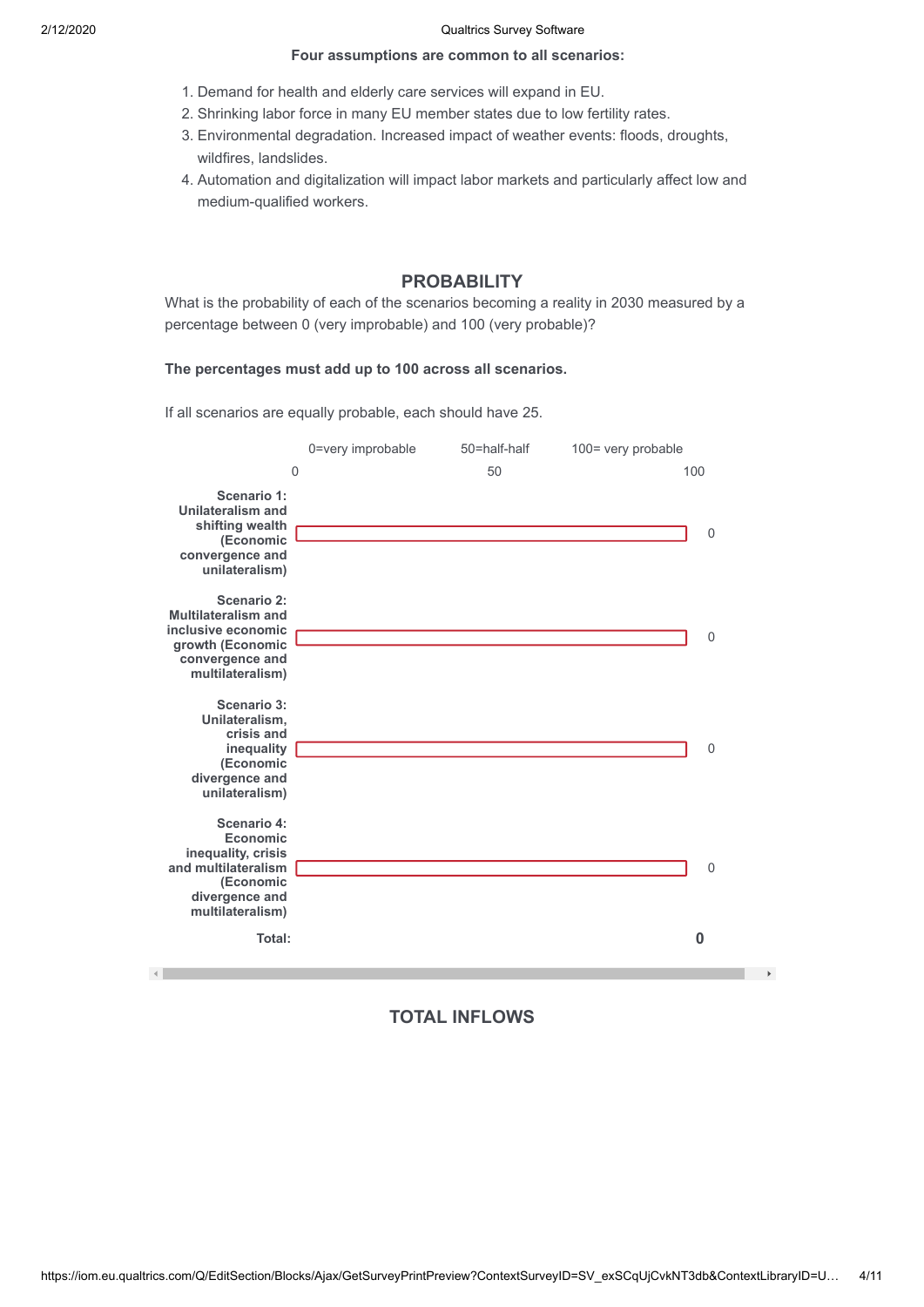

\*European Free Trade Association (EFTA): Switzerland, Norway, Liechtenstein and Iceland

2013

Source: Eurostat, Immigration by country of previous residence

2015

2017

2011

2009

In 2017, there was an estimated **total inflow of 2,334,000 immigrants** to the EU-28 from countries outside the EU.

- What would be the **approximate number** in the year 2030 in the EU-28 for each of the scenarios described above?
- How confident are you about your estimation? Please provide a **percentage** based on the scale below:

| <b>Confidence level</b> | Per cent scale |  |
|-------------------------|----------------|--|
| Very confident          | 80-100         |  |
| Confident               | 60-79          |  |
| Half-half               | 40-59          |  |
| Unsure                  | 20-39          |  |
| Very unsure             | $1 - 19$       |  |

|                                                                                                                                          | Inflows in 2030<br>(e.g. 2, 334, 000) | Confidence (e.g.<br>96) |
|------------------------------------------------------------------------------------------------------------------------------------------|---------------------------------------|-------------------------|
| Scenario 1: Unilateralism and shifting wealth<br>(Economic convergence and unilateralism in<br>international cooperation)                |                                       | $\frac{0}{0}$           |
| Scenario 2: Multilateralism and inclusive economic<br>growth (Economic convergence and multilateralism<br>in international cooperation)  |                                       | $\frac{0}{0}$           |
| Scenario 3: Unilateralism, crisis and inequality<br>(Economic divergence and unilateralism in<br>international cooperation)              |                                       | $\frac{0}{0}$           |
| Scenario 4: Economic inequality, crisis and<br>multilateralism (Economic divergence and<br>multilateralism in international cooperation) |                                       | $\frac{0}{0}$           |

## **LABOUR IMMIGRATION**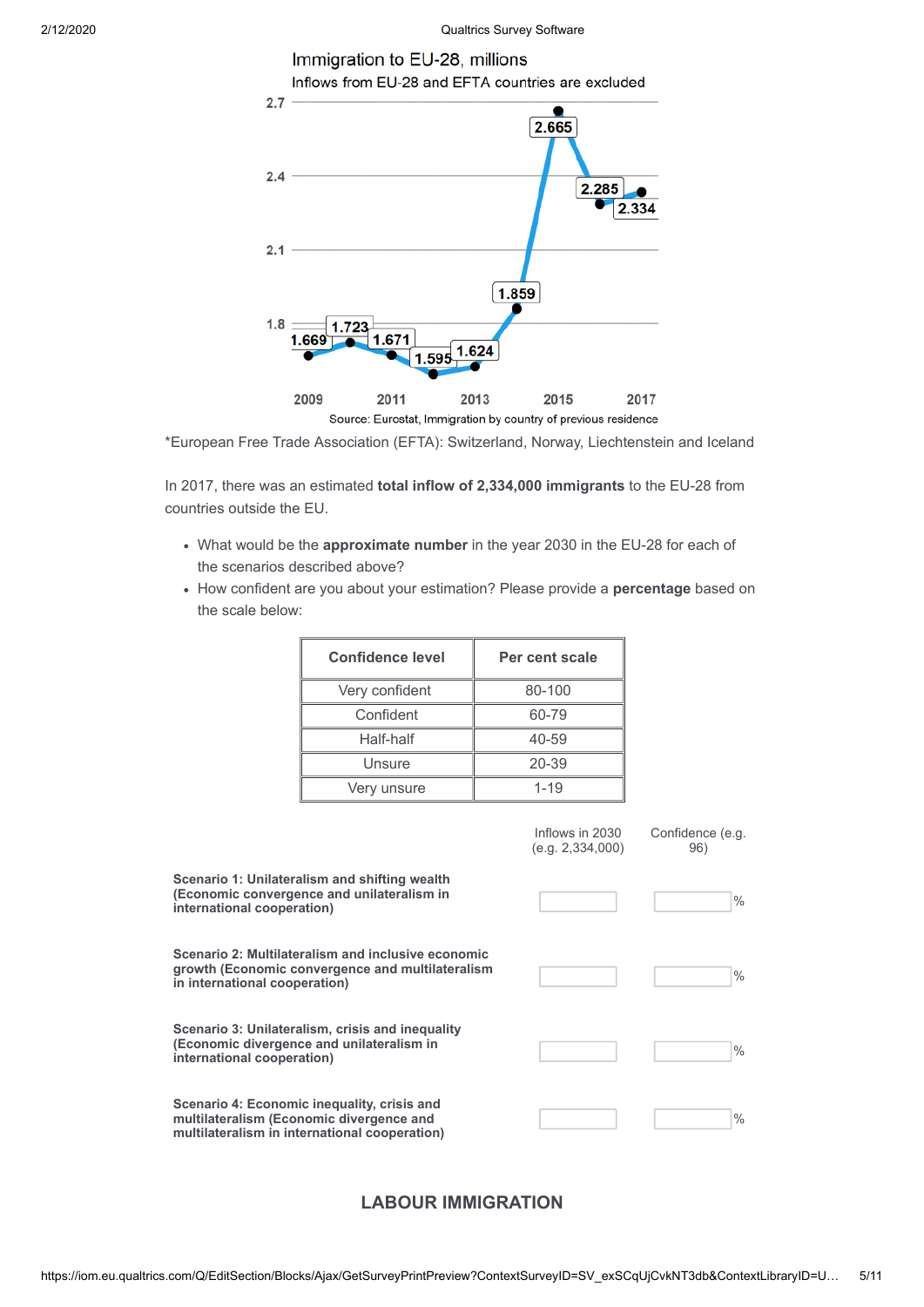



In 2018, **886,000 first-time residence permits were issued for migrant workers** in the EU-28.

- What would be the **approximate number** in the year 2030 in the EU-28 for each of the scenarios described above?
- How confident are you about your estimation? Please provide a **percentage** based on the scale below:

| <b>Confidence level</b> | Per cent scale |  |
|-------------------------|----------------|--|
| Very confident          | 80-100         |  |
| Confident               | 60-79          |  |
| Half-half               | 40-59          |  |
| Unsure                  | 20-39          |  |
| Very unsure             | $1 - 19$       |  |

|                                                                                                                                          | Labour immigration<br>in 2030 (e.g.<br>886,000) | Confidence (e.g. 96) |
|------------------------------------------------------------------------------------------------------------------------------------------|-------------------------------------------------|----------------------|
| Scenario 1: Unilateralism and shifting wealth<br>(Economic convergence and unilateralism in<br>international cooperation)                |                                                 | $\%$                 |
| Scenario 2: Multilateralism and inclusive<br>economic growth (Economic convergence and<br>multilateralism in international cooperation)  |                                                 | $\frac{0}{0}$        |
| Scenario 3: Unilateralism, crisis and inequality<br>(Economic divergence and unilateralism in<br>international cooperation)              |                                                 | $\frac{0}{0}$        |
| Scenario 4: Economic inequality, crisis and<br>multilateralism (Economic divergence and<br>multilateralism in international cooperation) |                                                 | $\%$                 |

## **HIGH-SKILLED IMMIGRATION**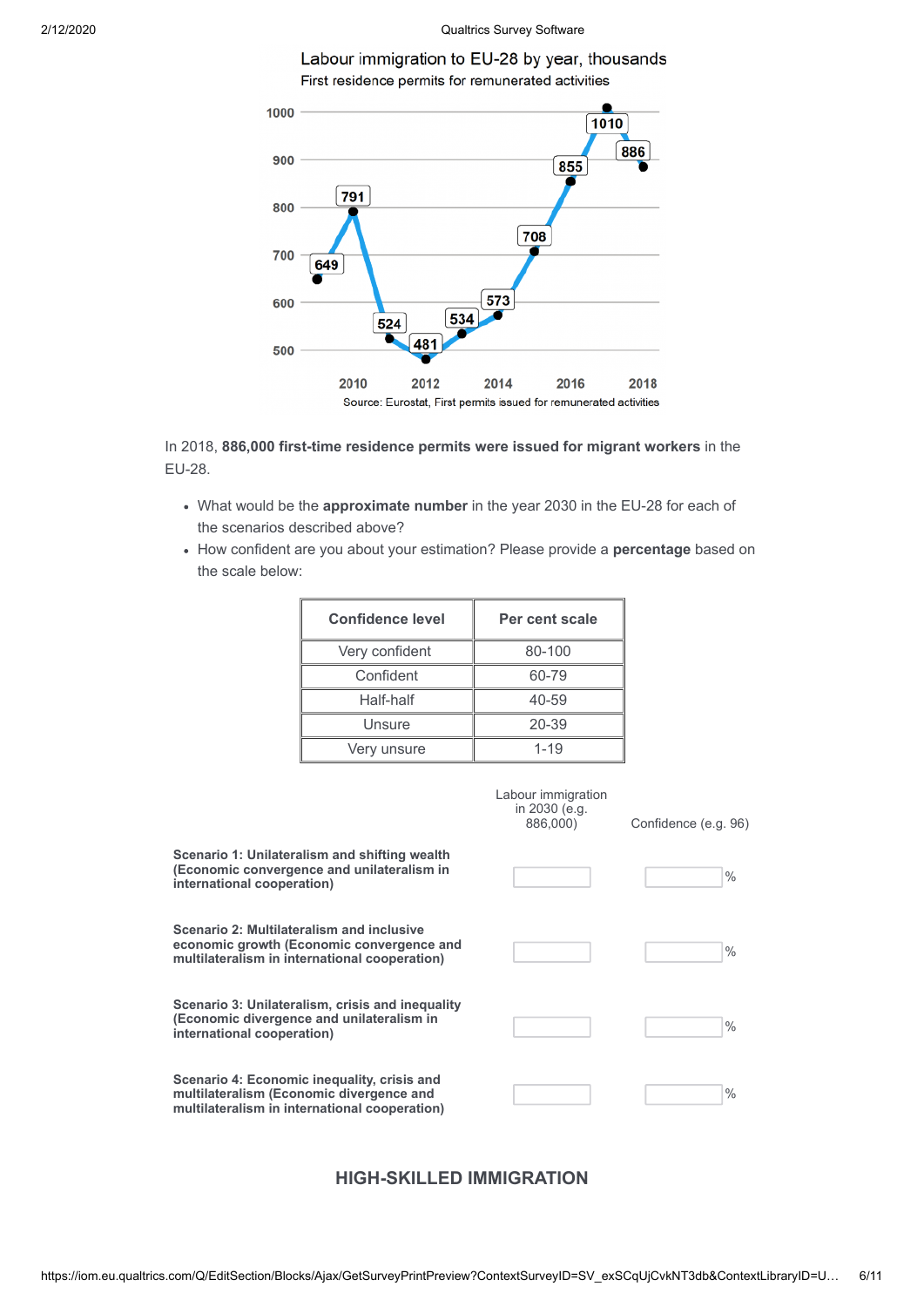High-skilled immigration to EU-28 by year, thousands First residence permits for researchers and high-skilled workers



In 2018, **57,000 first-time residence permits were issued for highly skilled workers** in the EU-28.

- What would be the **approximate number** in the year 2030 in the EU-28 for each of the scenarios described above?
- How confident are you about your estimation? Please provide a **percentage** based on the scale below:

| <b>Confidence level</b> | Per cent scale |
|-------------------------|----------------|
| Very confident          | 80-100         |
| Confident               | 60-79          |
| Half-half               | 40-59          |
| Unsure                  | 20-39          |
| Very unsure             | $1 - 19$       |

|                                                                                                                                          | High skilled<br>immigration (e.g.<br>57,000) | Confidence (e.g. 96) |
|------------------------------------------------------------------------------------------------------------------------------------------|----------------------------------------------|----------------------|
| Scenario 1: Unilateralism and shifting wealth<br>(Economic convergence and unilateralism in<br>international cooperation)                |                                              | $\%$                 |
| Scenario 2: Multilateralism and inclusive<br>economic growth (Economic convergence and<br>multilateralism in international cooperation)  |                                              | $\%$                 |
| Scenario 3: Unilateralism, crisis and inequality<br>(Economic divergence and unilateralism in<br>international cooperation)              |                                              | $\%$                 |
| Scenario 4: Economic inequality, crisis and<br>multilateralism (Economic divergence and<br>multilateralism in international cooperation) |                                              | $\%$                 |

## **ASYLUM APPLICATIONS**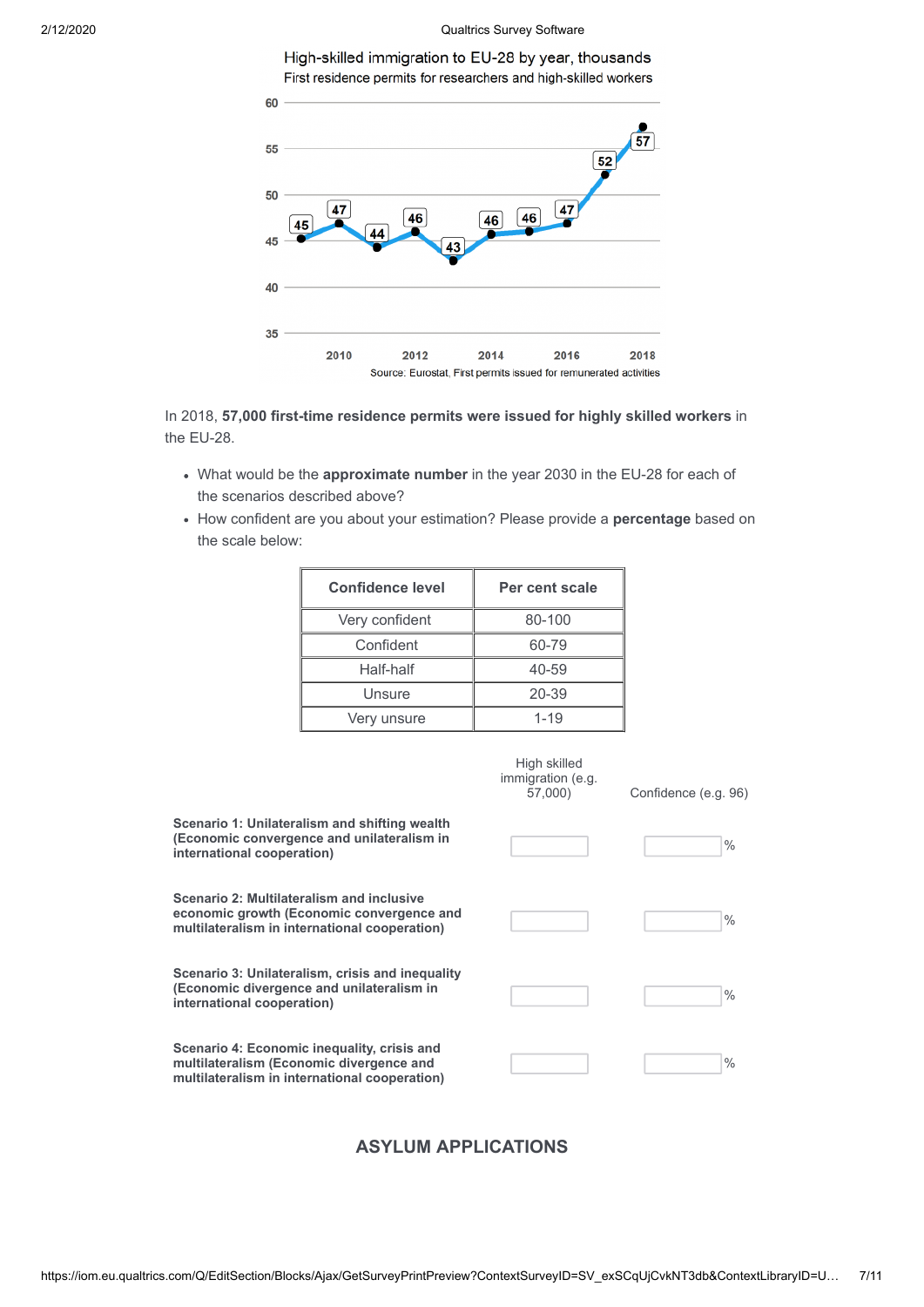



In 2018, **587,000 people lodged an asylum application for the first time** in the EU-28.

- What would be the **approximate number** in the year 2030 in the EU-28 for each of the scenarios described above?
- How confident are you about your estimation? Please provide a **percentage** based on the scale below:

| <b>Confidence level</b> | Per cent scale |
|-------------------------|----------------|
| Very confident          | 80-100         |
| Confident               | 60-79          |
| Half-half               | 40-59          |
| Unsure                  | 20-39          |
| Very unsure             | $1 - 19$       |

|                                                                                                                                          | Asylum applications<br>in 2030 (e.g.<br>587,000) | Confidence (e.g. 96) |
|------------------------------------------------------------------------------------------------------------------------------------------|--------------------------------------------------|----------------------|
| Scenario 1: Unilateralism and shifting wealth<br>(Economic convergence and unilateralism in<br>international cooperation)                |                                                  | $\%$                 |
| Scenario 2: Multilateralism and inclusive<br>economic growth (Economic convergence and<br>multilateralism in international cooperation)  |                                                  | $\%$                 |
| Scenario 3: Unilateralism, crisis and inequality<br>(Economic divergence and unilateralism in<br>international cooperation)              |                                                  | $\%$                 |
| Scenario 4: Economic inequality, crisis and<br>multilateralism (Economic divergence and<br>multilateralism in international cooperation) |                                                  | $\frac{0}{0}$        |

### **IRREGULAR IMMIGRATION**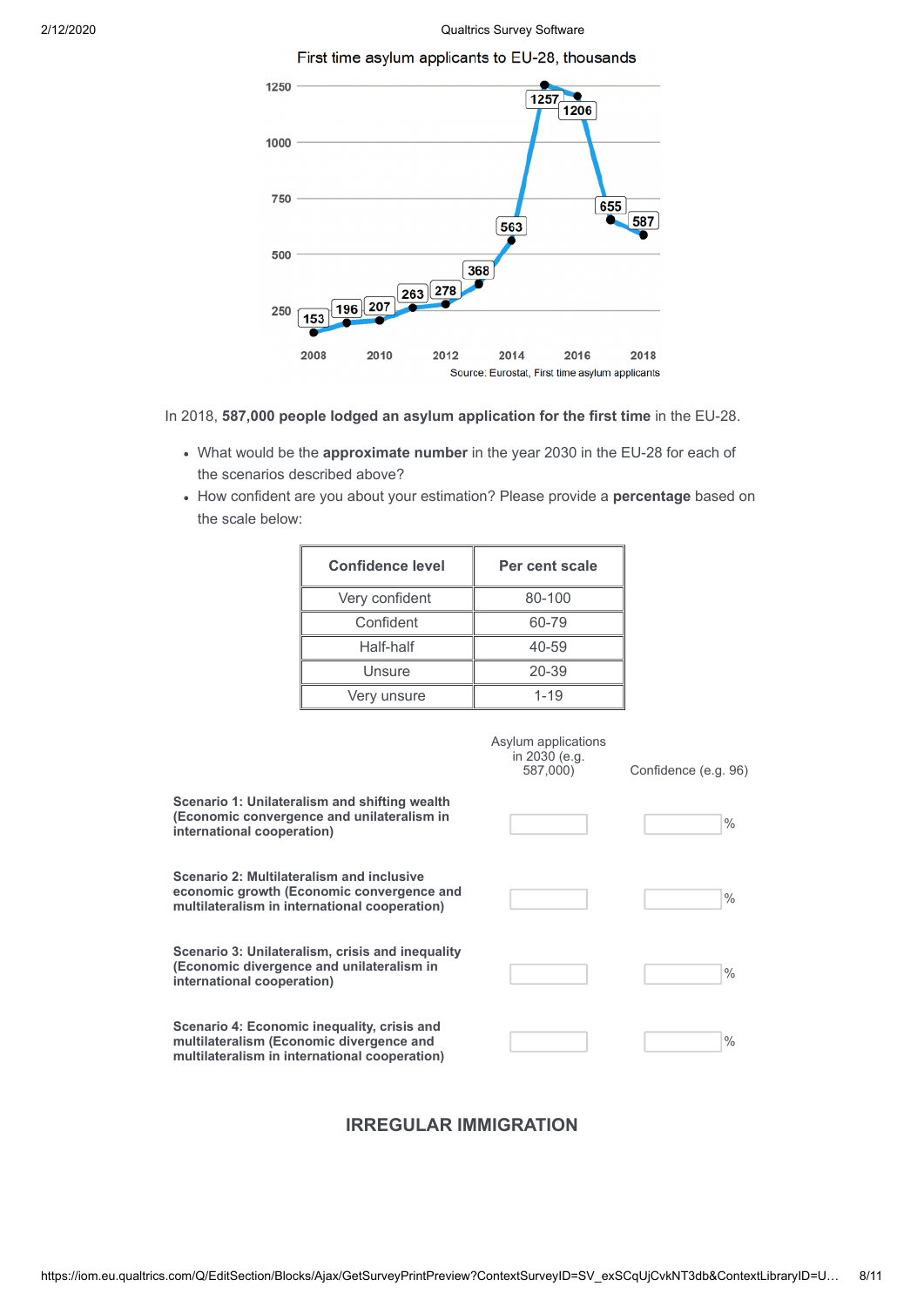#### Detected irregular border corssings into the EU, thousands



In 2018, there were **149,000 detected irregular border-crossings** into the EU-28.

- What would be the **approximate number** in the year 2030 in the EU-28 for each of the scenarios described above?
- How confident are you about your estimation? Please provide a **percentage** based on the scale below:

| <b>Confidence level</b> | Per cent scale |  |
|-------------------------|----------------|--|
| Very confident          | 80-100         |  |
| Confident               | 60-79          |  |
| Half-half               | 40-59          |  |
| Unsure                  | 20-39          |  |
| Very unsure             | $1 - 19$       |  |

|                                                                                                                                            | Irregular border<br>crossings in 2030<br>(e.q. 149,000) | Confidence (e.g. 96) |
|--------------------------------------------------------------------------------------------------------------------------------------------|---------------------------------------------------------|----------------------|
| Scenario 1: Unilateralism and shifting wealth<br>(Economic convergence and unilateralism in<br>international cooperation)                  |                                                         |                      |
| Scenario 2: Multilateralism and inclusive<br>economic growth (Economic convergence<br>and multilateralism in international<br>cooperation) |                                                         |                      |
| Scenario 3: Unilateralism, crisis and<br>inequality (Economic divergence and<br>unilateralism in international cooperation)                |                                                         |                      |
| Scenario 4: Economic inequality, crisis and<br>multilateralism (Economic divergence and<br>multilateralism in international cooperation)   |                                                         |                      |

**Block 3**

In a few words, what was the main reasoning behind your personal migration *flow estimates*?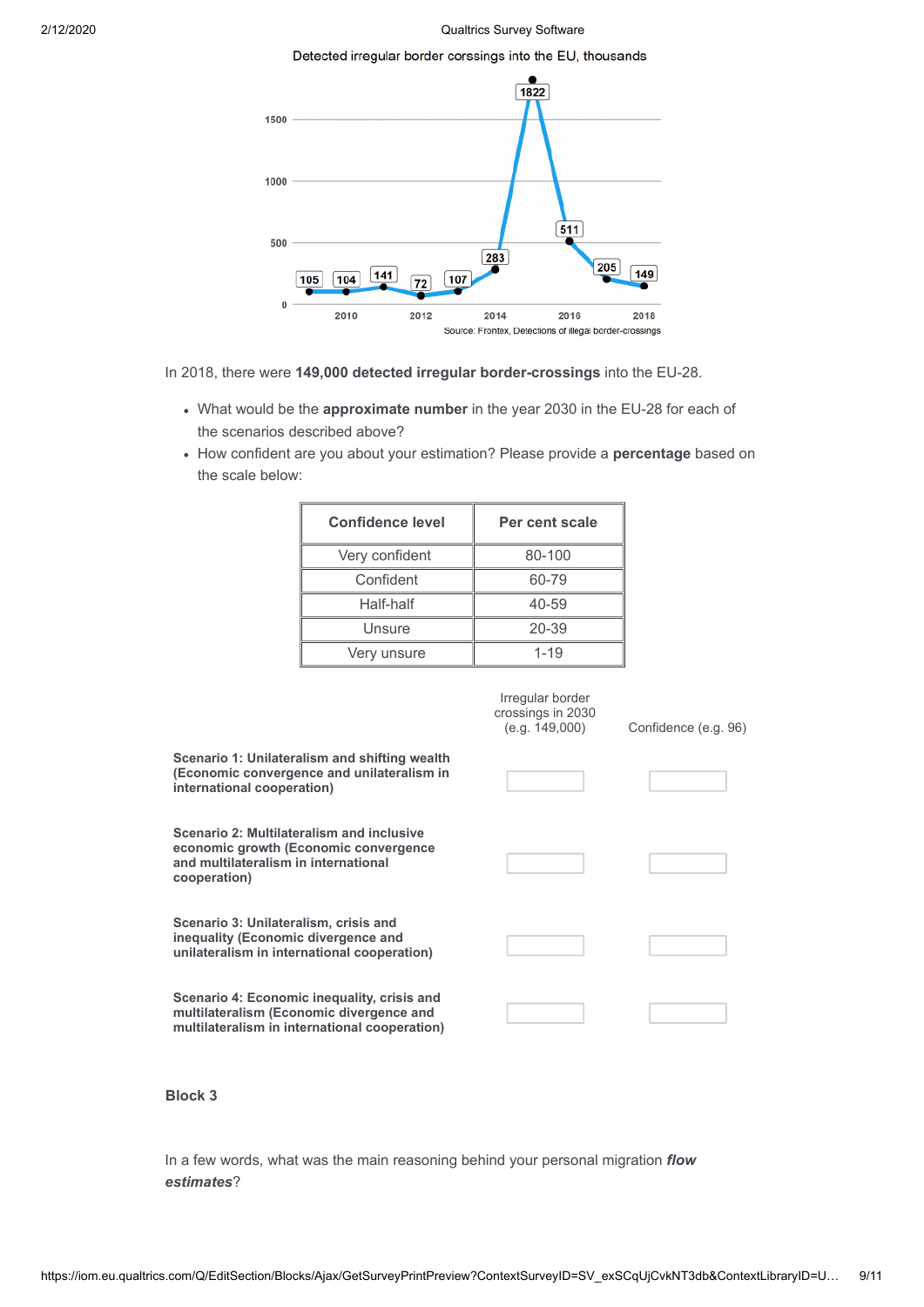In a few words, what was the main reasoning behind your estimate of the *probability of scenarios becoming a reality*?

In your personal view, what could be the most important events or developments that would have a very large impact on migration to Europe by 2030?

**Block 4**

In the field of migration, I consider myself a (pick one)

O Scholar (university professor, researcher)

**O** Practitioner (civil servant, policy-maker)

**Other**  $\overline{\mathsf{O} \square}$ 

I have research experience with (pick multiple)

| $\Box$ Migration forecasting |  |
|------------------------------|--|

**Migration scenario building** 

Other methodologies analysing the future of migration

- Migration from a particular region in the world  $\Box$   $\Box$
- Migration drivers (which ones)  $\Box$

What is your academic background? (pick multiple)

**Other** 

| $\Box$ Political science |
|--------------------------|
| $\Box$ Sociology         |
| Demography               |
| $\Box$ Economics         |
| $\Box$ Law               |
| $\Box$ Psychology        |
|                          |

My country of residency is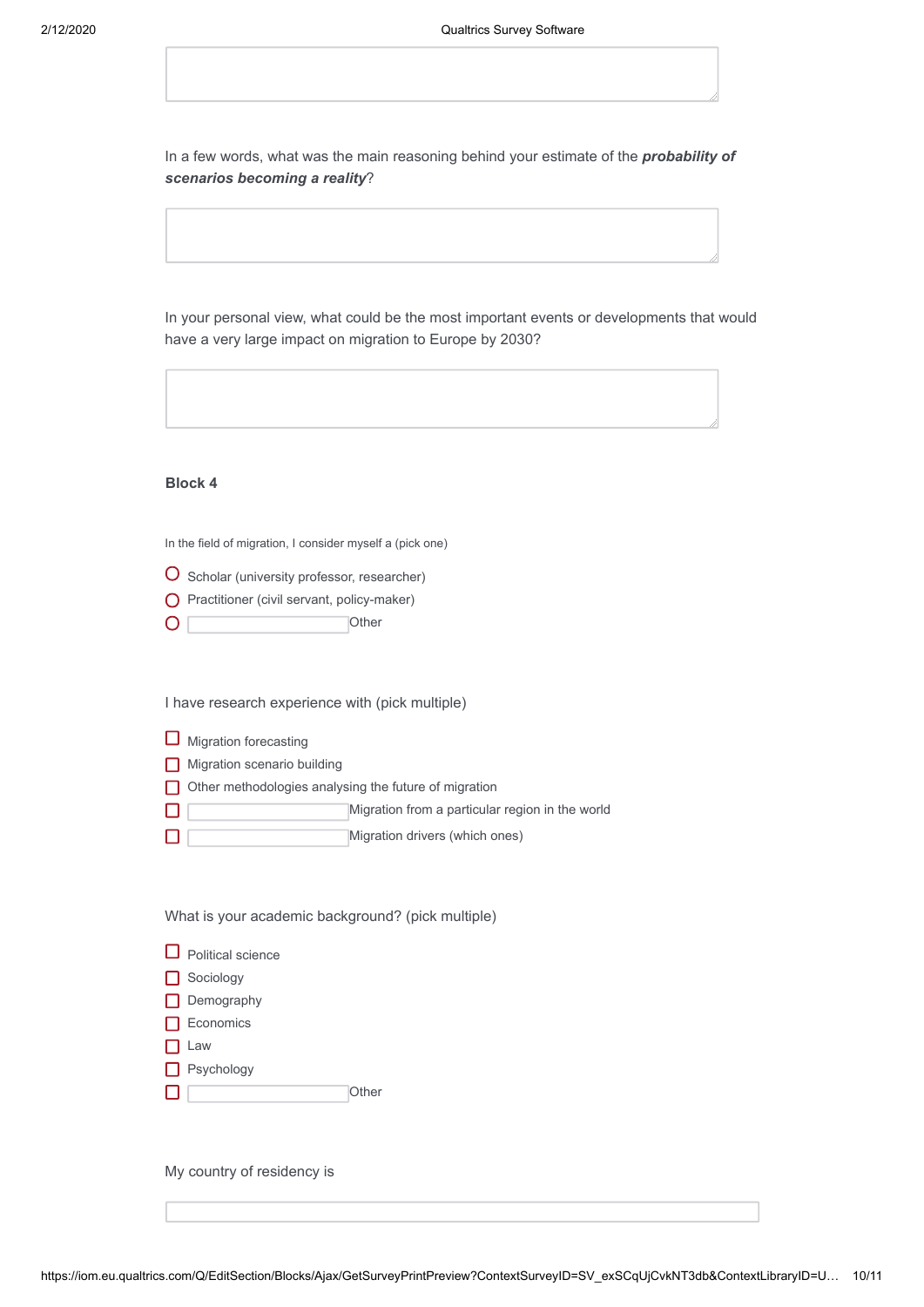Regions of expertise (pick multiple)

| $\Box$ Africa |
|---------------|
| Americas      |
| I I Asia      |
| Europe        |
| Oceania       |

Please indicate the years of experience you have in the field of migration

| Years of experience<br>in migration |  |  |  |  |
|-------------------------------------|--|--|--|--|

To successfully evaluate the survey, we require two rounds of survey responses from the same participants. In the second round, you will have the chance to adjust your answers based on the aggregate and anonymized results of the other experts surveyed. We guarantee that all your responses will remain anonymous. Please provide your contact information below.

| Last name   |  |
|-------------|--|
| First name  |  |
| Institution |  |

My email is

# Verify email

| We would like to include your name in the annex of the study. At no point of the analysis or |
|----------------------------------------------------------------------------------------------|
| communication of survey results will your name be linked to the answers you provided.        |
| Please click below:                                                                          |

- I hereby **agree** with having my name included on the list of respondents.
- I hereby **DO NOT agree** with having my name included on the list of respondents.

[Powered by Qualtrics](http://www.qualtrics.com/)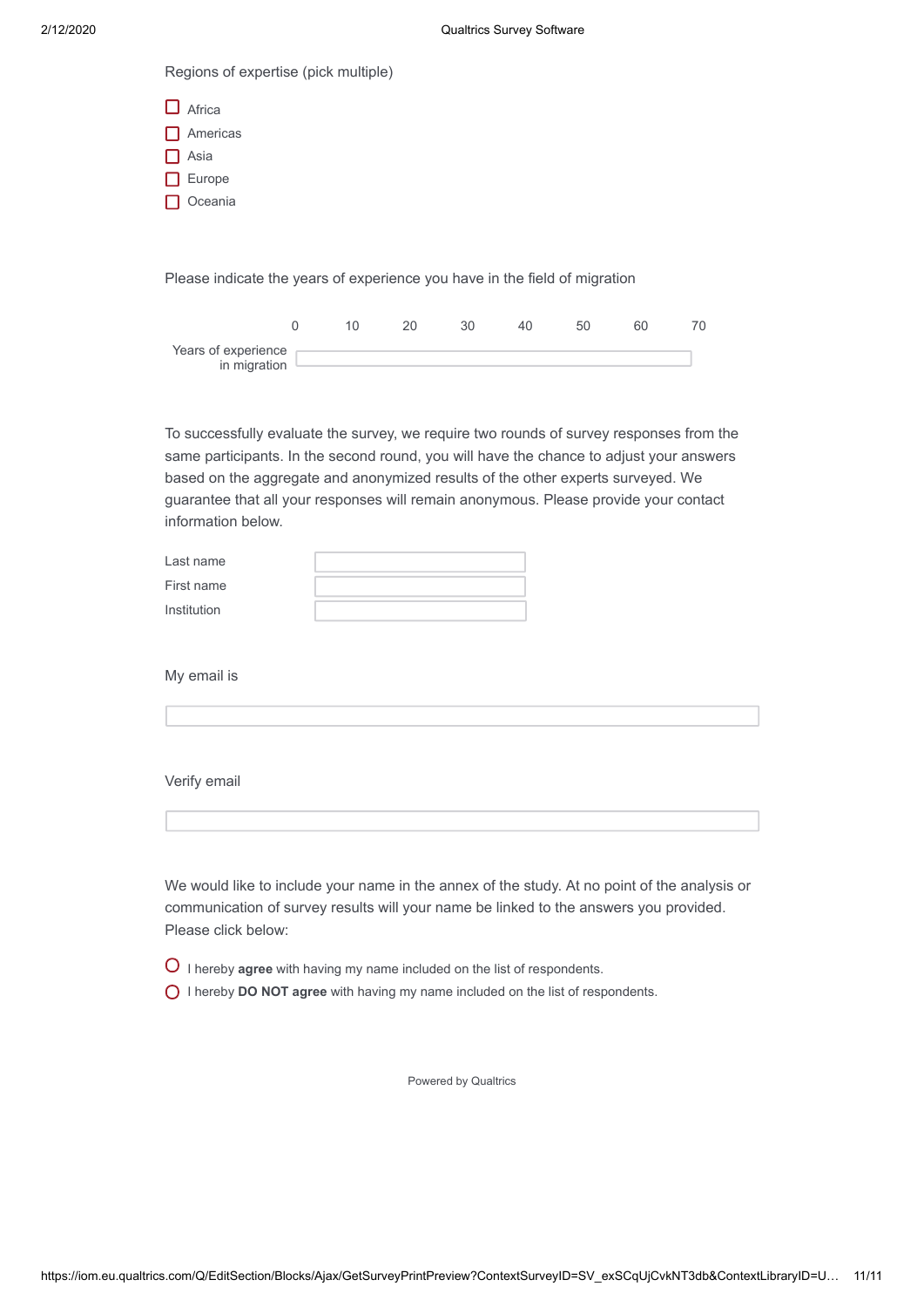### **Default Question Block**

### **FUTURE EUROPEAN MIGRATION SCENARIOS IN 2030: PLAUSIBLE, PROBABLE AND RELEVANT?**

### **FINAL SURVEY**

Welcome to the second and final round of this Delphi survey!

This time you will compare your own responses with the aggregated and anonymized estimates from other **178** leading experts. **You have the chance to adjust your initial estimates if you wish to do so.**

**To refresh your memory, we will start by presenting you the four migration scenarios again.** 

The same remarks from the first round apply:

1. Please note that we ask for your **personal opinion** as an expert, and not as a representative of any institution or employer.

2. There are no "right" or "wrong" answers.

3. We would like to stress that this survey is **absolutely anonymous.** We will not quote individual opinions, nor share your information with third parties.

### **4. Respondents will get access to the anonymized dataset and early access to the publication.**

5. If you do not want to adjust your estimate, please leave the space empty.

Yours sincerely,

International Organization for Migration´s Global Migration Data Analysis Centre

Netherlands Interdisciplinary Demographic Institute

This project has received funding from the European Union's Horizon 2020 research and innovation programme under grant agreement No Ares (2017) 5627812-770121.

**Block 1**

### **INTRODUCTION**

The scenarios are developed along two axes, taking into account two key future migration drivers.

- 1. The vertical axis shows **economic convergence** (top) versus **economic divergence** (bottom) between the EU-28 and main sending regions: Africa, Asia and Eastern Europe.
- 2. The horizontal axis shows **unilateral international cooperation in policy areas affecting migration** (left) versus **multilateral international cooperation in policy areas affecting migration** (right) between the EU-28 and main sending regions: Africa, Asia and Eastern Europe.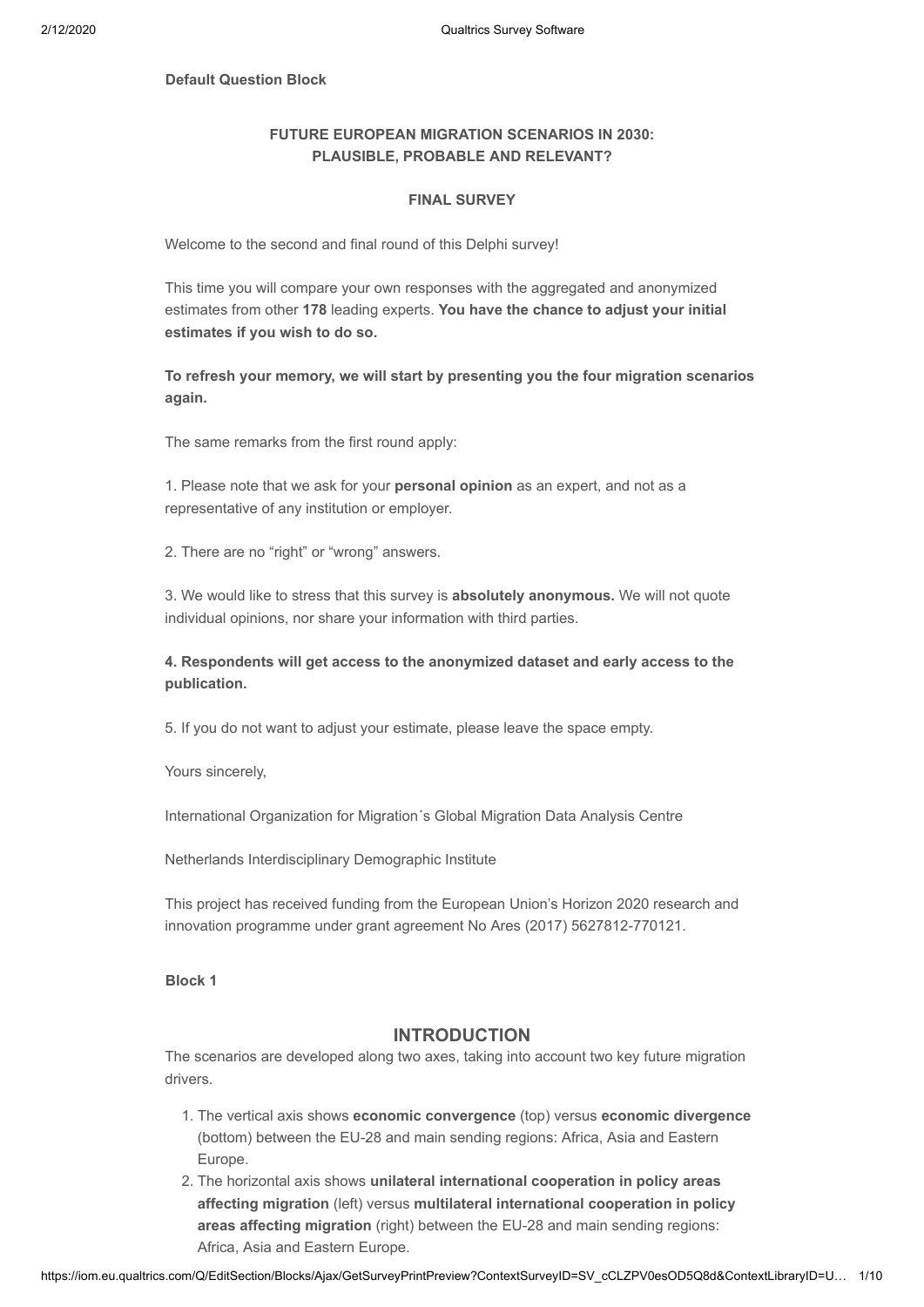The graph reads as follows. The point where the two axes cross corresponds to the world in 2019 in terms of economic convergence/divergence, and multilateralism/unilateralism. The interaction of the two variables and their levels produces four distinct migration scenarios in 2030.



## **NARRATIVES OF MIGRATION SCENARIOS**

Try to imagine the world in 2030, as described below:

### **Scenario 1: Unilateralism and shifting wealth**

**Summary: In 2030, protectionism and unilateral international cooperation are on the rise. Asia and Africa have caught up with Europe economically. Wealth within Africa and Asia is heavily concentrated in the richest 5% of society.**

### **Unilateral international cooperation in policy areas affecting migration**

EU cohesion is weakened. While some EU countries seek collaboration, others continue pursuing an agenda of unilateral protectionist policies with little interest in addressing global challenges. China consolidates its global economic dominance. Migration policies are focused on bilateral agreements to regulate labour shortages in the EU. Little is done to address humanitarian migration. Meanwhile, EU limits access to social services for migrants.

**Economic convergence between EU and regions of origin**

Countries in the EU have not seen any relevant growth since 2025. China, India and Turkey are attractive destinations for migrant workers due to spectacular economic opportunities.

#### **\*\*\*\*\*\*\*\*\*\*\*\*\***

### **Scenario 2: Multilateralism and inclusive economic growth**

**Summary: In 2030, global economic growth and strong international cooperation create more inclusive but also more diverse societies in the EU, Africa and Asia.**

**Multilateral international cooperation in policy areas affecting migration**

In Europe, Africa and Asia, governments and civil society rally to implement an ambitious agenda towards multilateralism, openness and environmental protection. EU States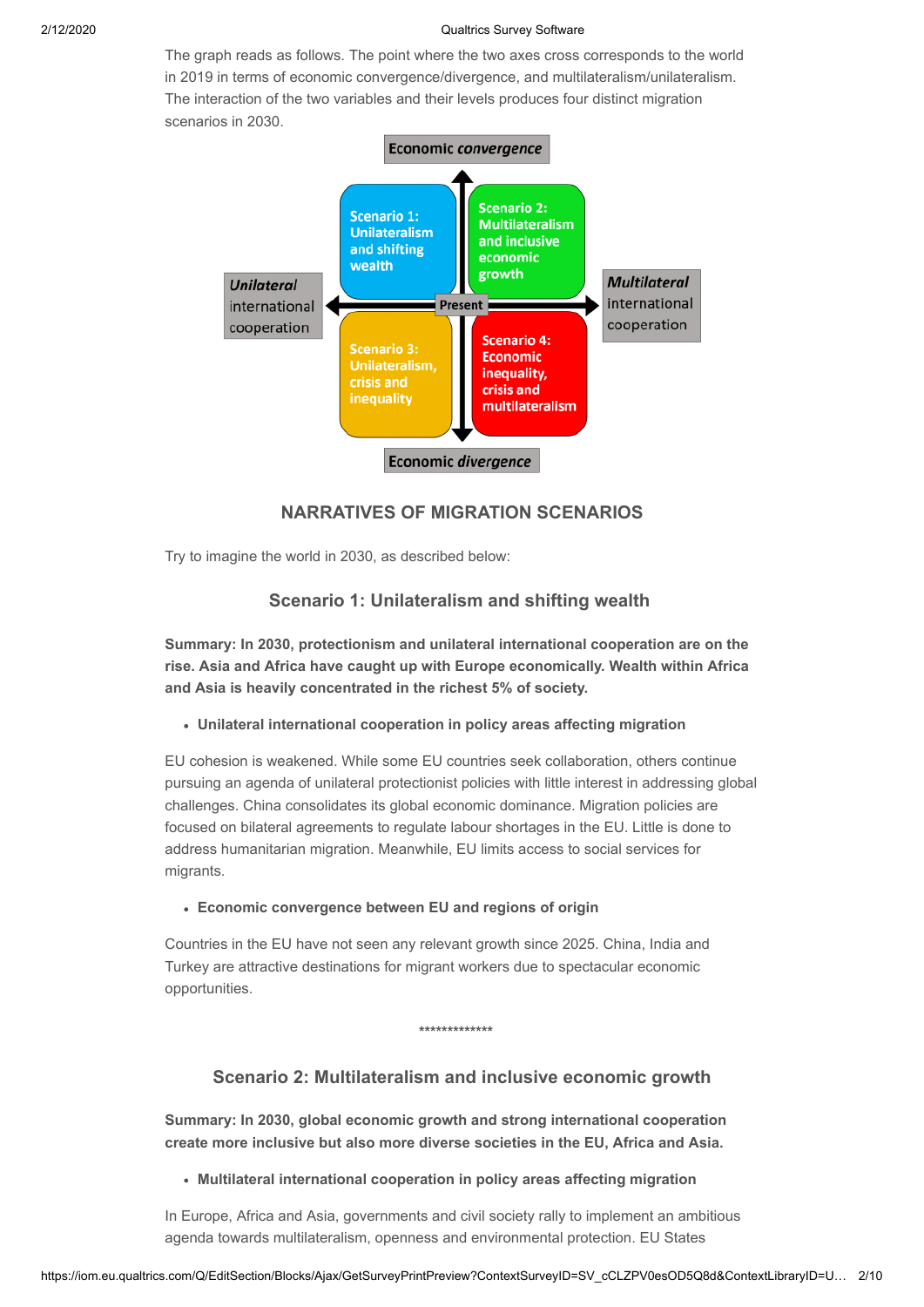address the needs of migrant populations through their general rights-based approach.

### **Economic convergence between EU and regions of origin**

Sustained economic growth rates in the developed world and high and equitable growth in emerging and developing countries have narrowed development gaps between the EU and low-income countries of origin. Labour markets both in the EU and developing countries offer young populations attractive job opportunities.

## **Scenario 3: Unilateralism, crisis and inequality**

**\*\*\*\*\*\*\*\*\*\*\*\*\***

**Summary: In 2030, international cooperation is at its lowest. There is a large economic gap between the EU and Africa and Asia. Social inequalities are on the rise, causing social unrest.** 

### **Unilateral international cooperation in policy areas affecting migration**

The EU project is at the brink of falling apart. Protectionist and isolationist policies are the norm as more countries consider leaving the union and abandoning some hard-won global agreements. Very few applicants are granted asylum, and visas are generally difficult to obtain.

### **Economic divergence between EU and regions of origin**

Since Asia and Africa have not seen relevant economic growth in the past decade, there is a wide economic divide between these sending regions and the EU.

**\*\*\*\*\*\*\*\*\*\*\*\*\***

## **Scenario 4: Economic inequality, crisis and multilateralism**

**Summary: In 2030 an economic crisis in Africa and Asia creates patches of instability. To deal with the economic instability in the sending regions, EU, Africa and Asia engage in multilateral cooperation that allows for some progress in migration management.**

#### **Multilateral international cooperation in policy areas affecting migration**

The EU has become a more cohesive union. African and Asian countries have deepened their partnerships with one another and the rest of the world. The EU, Asia and Africa engage in bilateral agreements on migration at all skill levels, granting refugee status and encouraging integration. The EU has increased its ability to cooperate with third countries on returns and on delivering humanitarian support outside Europe.

#### **Economic divergence between EU and regions of origin**

EU economy is experiencing stable economic growth. Developing economies in Asia and Africa have failed to catch-up due to an economic crisis.

#### **Four assumptions are common to all scenarios:**

- 1. Demand for health and elderly care services will expand in EU.
- 2. Shrinking labor force in many EU member states due to low fertility rates.
- 3. Environmental degradation. Increased impact of weather events: floods, droughts, wildfires, landslides.
- 4. Automation and digitalization will impact labor markets and particularly affect low and medium-qualified workers.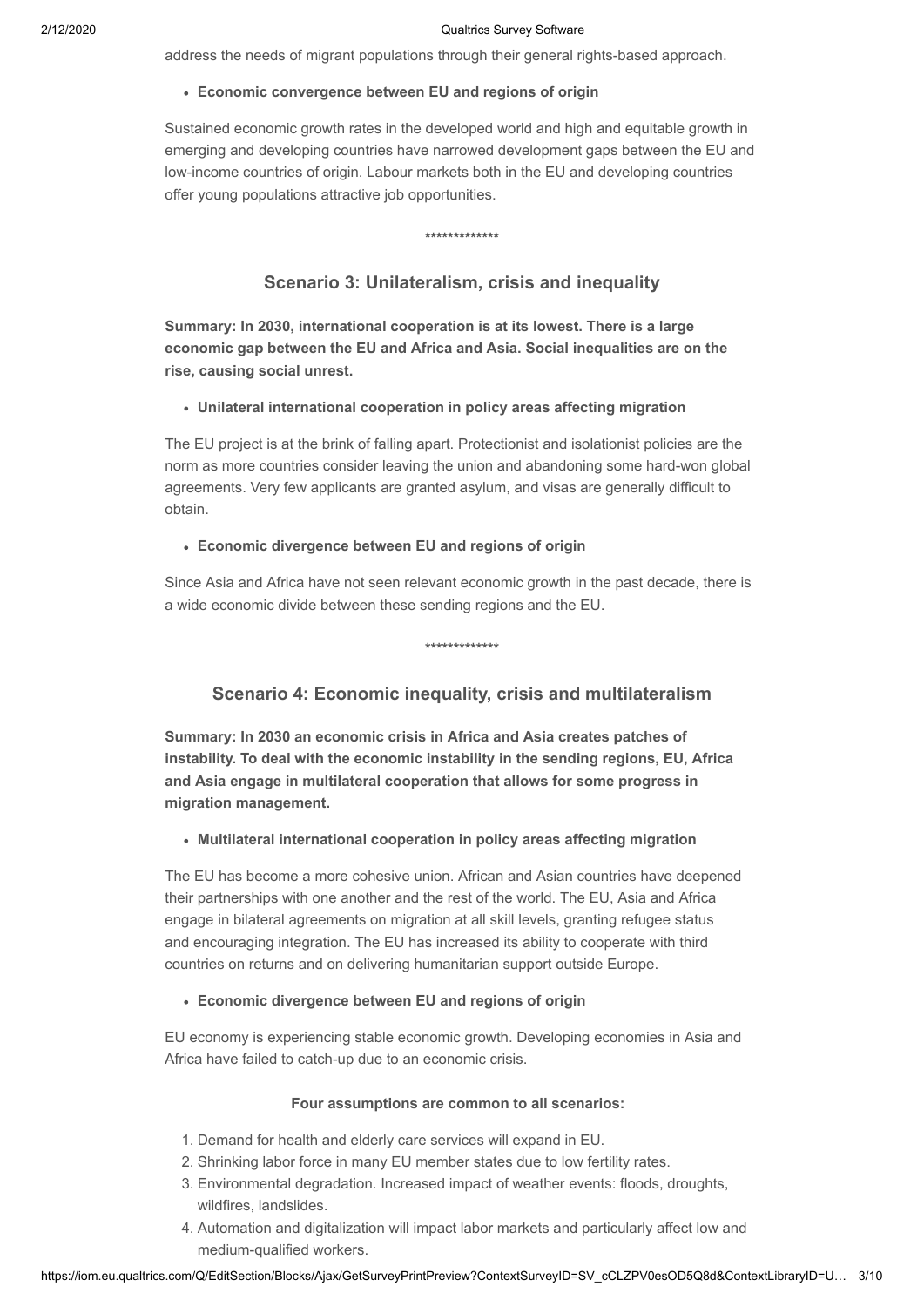## **PROBABILITY OF SCENARIOS BECOMING REAL**

Aggregated responses and your estimate are in the table below:

|                    | Scenario 1: | <b>Scenario 2:</b> | <b>Scenario 3:</b>                                                              |  |  |
|--------------------|-------------|--------------------|---------------------------------------------------------------------------------|--|--|
| 50%                |             |                    |                                                                                 |  |  |
| said at            | 25          | 18                 | 25                                                                              |  |  |
| ∥east              |             |                    |                                                                                 |  |  |
| $\ $ (median) $\ $ |             |                    |                                                                                 |  |  |
| Average            | 28.3        | 19.2               | 26.9                                                                            |  |  |
| $\parallel$ (mean) |             |                    |                                                                                 |  |  |
| Your               |             |                    | \${e://Field/probSCENA1} \${e://Field/probSCENA2} \${e://Field/probSCENA3} \${e |  |  |
| estimate           |             |                    |                                                                                 |  |  |

If you wish to change your response please use the space below. Answering "YES" will open a slider question to respond.

O YES

O NO

 $\left\Vert \cdot\right\Vert$ 

**What is the probability of each of the scenarios becoming a reality in 2030 measured by a percentage between 0 (very improbable) and 100 (very probable)?**

 $\mathcal{L} \subset \mathcal{L}$  .

- **The percentages must add up to 100 across all scenarios.**
- If all scenarios are equally probable, each should have 25.
- Aggregated responses and your estimate in the table below:

|                            | Scenario 1: | Scenario 2: | <b>Scenario 3:</b>                                                              |  |  |
|----------------------------|-------------|-------------|---------------------------------------------------------------------------------|--|--|
| 50%                        |             |             |                                                                                 |  |  |
| said at                    | 25          | 18          | 25                                                                              |  |  |
| $\parallel$ east           |             |             |                                                                                 |  |  |
| $\langle$ median $\rangle$ |             |             |                                                                                 |  |  |
| Average                    | 28.3        | 19.2        | 26.9                                                                            |  |  |
| $\mathsf{Imean}$           |             |             |                                                                                 |  |  |
| Your<br>estimate           |             |             | \${e://Field/probSCENA1} \${e://Field/probSCENA2} \${e://Field/probSCENA3} \${e |  |  |

|                                                               | Very improbable |    |    |    | Half-half |    |    | Very probable |    |    |                                          |
|---------------------------------------------------------------|-----------------|----|----|----|-----------|----|----|---------------|----|----|------------------------------------------|
|                                                               | 0               | 10 | 20 | 30 | 40        | 50 | 60 | 70            | 80 | 90 | 100                                      |
| Scenario 1:<br>Economic<br>convergence and<br>unilateralism   |                 |    |    |    |           |    |    |               |    |    | $\checkmark$                             |
| Scenario 2:<br>Economic<br>convergence and<br>multilateralism |                 |    |    |    |           |    |    |               |    |    | $\overline{\phantom{0}}$<br>$\checkmark$ |
| Scenario 3:<br>Economic<br>divergence and<br>unilateralism    |                 |    |    |    |           |    |    |               |    |    | $\overline{\phantom{0}}$<br>$\checkmark$ |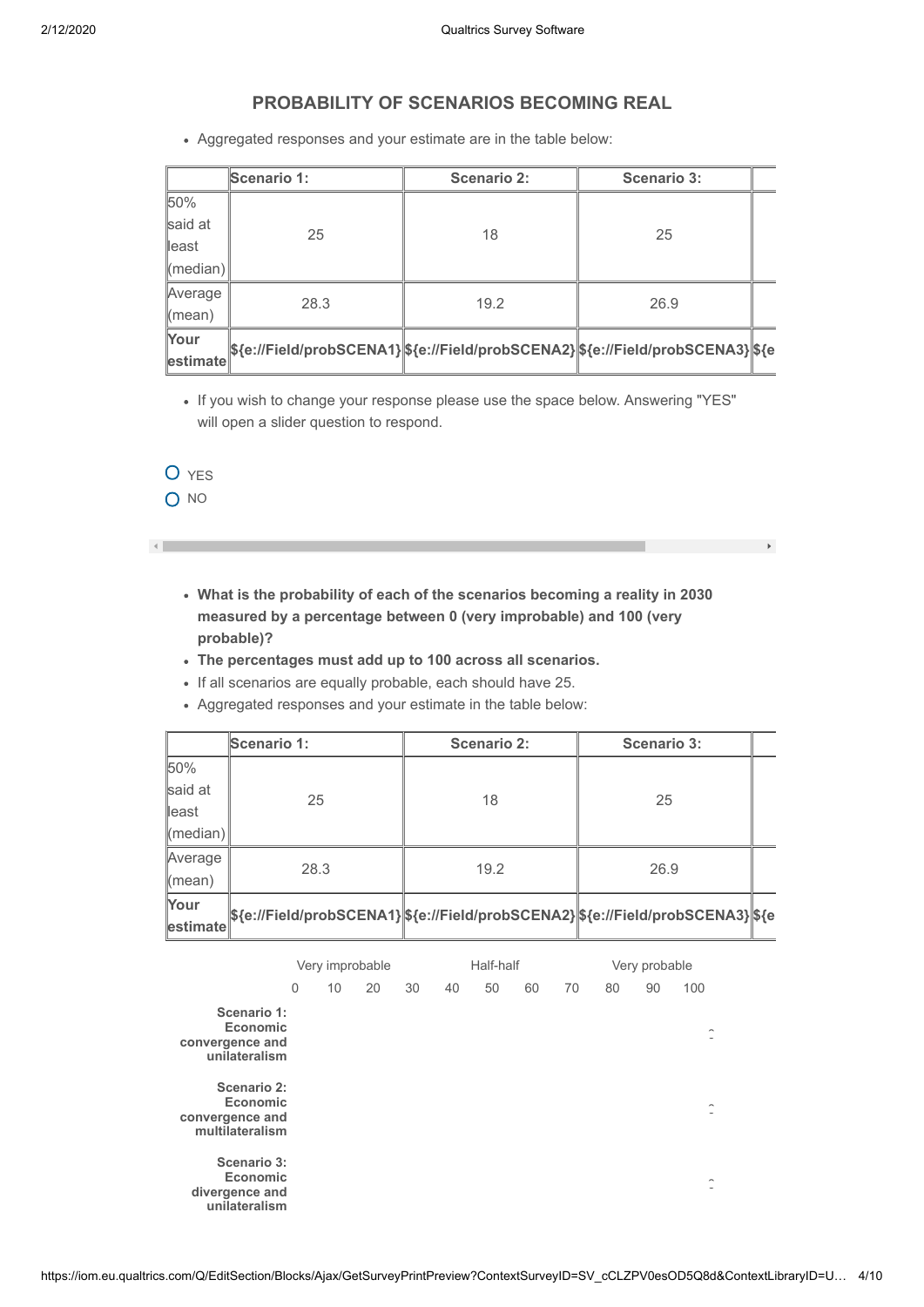$\overline{4}$ 

|                                                              |   | Very improbable |    |    | Half-half |    |    | Very probable |    |    |                                         |  |
|--------------------------------------------------------------|---|-----------------|----|----|-----------|----|----|---------------|----|----|-----------------------------------------|--|
|                                                              | 0 | 10              | 20 | 30 | 40        | 50 | 60 | 70            | 80 | 90 | 100                                     |  |
| Scenario 4:<br>Economic<br>divergence and<br>multilateralism |   |                 |    |    |           |    |    |               |    |    | $\overline{\phantom{a}}$<br>$\check{ }$ |  |
| Total:                                                       |   |                 |    |    |           |    |    |               |    |    | 0                                       |  |
| $\blacktriangleleft$                                         |   |                 |    |    |           |    |    |               |    |    |                                         |  |

## **ESTIMATE OF TOTAL INFLOWS TO THE EU**

 $\rightarrow$ 

Aggregated responses and your estimate are in the table below:

|                    | <b>Scenario 1:</b>                                                                            | Scenario 2: | Scenario 3: | <b>Scenario</b> |  |
|--------------------|-----------------------------------------------------------------------------------------------|-------------|-------------|-----------------|--|
| 50%                |                                                                                               |             |             |                 |  |
| said at            | 2,000,000                                                                                     | 2,450,000   | 2,300,000   | 2,500,00        |  |
| ∥east              |                                                                                               |             |             |                 |  |
| $\ $ (median) $\ $ |                                                                                               |             |             |                 |  |
| Average            |                                                                                               |             |             |                 |  |
| Kmean)             | 2,275,000                                                                                     | 2,554,000   | 2,572,000   | 2,813,00        |  |
| Your               | \${e://Field/total1flow} \${e://Field/total2flow} \${e://Field/total3flow} \${e://Field/total |             |             |                 |  |
| estimate           |                                                                                               |             |             |                 |  |

If you wish to change your response please use the space below. If you do not want to adjust your response, please leave the space empty.

| Scenario 1:<br>Economic<br>convergence and<br>unilateralism | Scenario 2:<br>Economic<br>convergence and<br>multilateralism | Scenario 3:<br>Economic<br>divergence and<br>unilateralism | Scenario 4:<br>Economic<br>divergence and<br>multilateralism |  |
|-------------------------------------------------------------|---------------------------------------------------------------|------------------------------------------------------------|--------------------------------------------------------------|--|
|                                                             |                                                               |                                                            |                                                              |  |

## **CONFIDENCE IN THE ESTIMATE**

Aggregated responses and your estimate are in the table below:

|                            | Scenario 1:                                                                              | <b>Scenario 2:</b> | <b>Scenario 3:</b> | <b>Scenari</b> |
|----------------------------|------------------------------------------------------------------------------------------|--------------------|--------------------|----------------|
| 50%                        |                                                                                          |                    |                    |                |
| said at                    | 50                                                                                       | 50                 | 50                 | 50             |
| $\parallel$ east           |                                                                                          |                    |                    |                |
| $\langle$ median $\rangle$ |                                                                                          |                    |                    |                |
| Average                    | 45.4                                                                                     | 45.5               | 45.4               | 45.3           |
| $\parallel$ (mean)         |                                                                                          |                    |                    |                |
| Your                       | \${e://Field/total1conf}\${e://Field/total2conf}\${e://Field/total3conf}\${e://Field/tot |                    |                    |                |
| estimate                   |                                                                                          |                    |                    |                |

• If you wish to change your response please use the space below considering the following scale. If you do not want to adjust your response, please leave the space empty.

| Confidence level Per cent scale |        |  |  |  |
|---------------------------------|--------|--|--|--|
| Very confident                  | 80-100 |  |  |  |
| <b>Confident</b>                | 60-79  |  |  |  |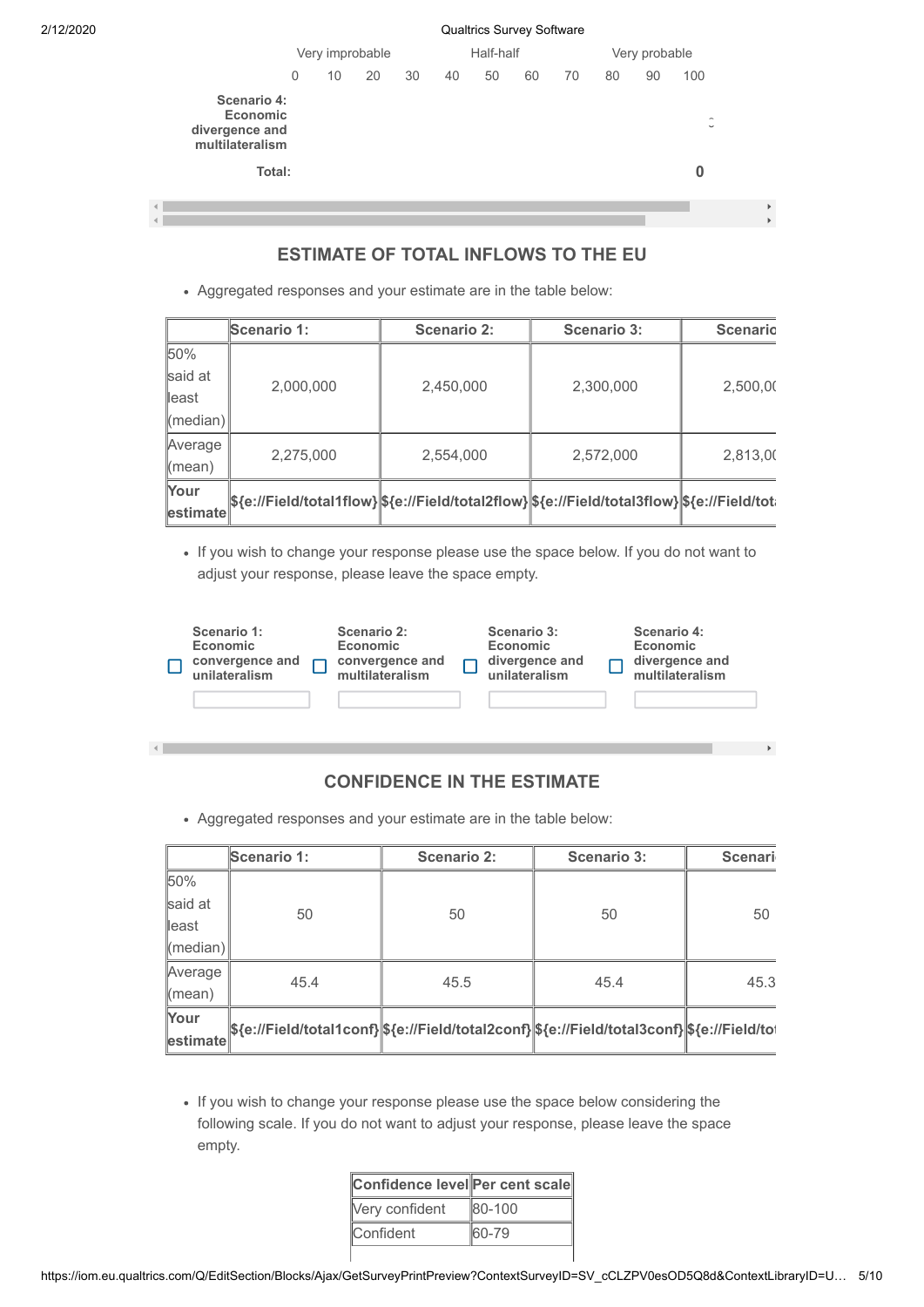$\left| \cdot \right|$ 

2/12/2020 Qualtrics Survey Software

|                                                                    | Confidence level Per cent scale                               |                                                            |                                                              |
|--------------------------------------------------------------------|---------------------------------------------------------------|------------------------------------------------------------|--------------------------------------------------------------|
|                                                                    | Half-half                                                     | 40-59                                                      |                                                              |
|                                                                    | lUnsure                                                       | 20-39                                                      |                                                              |
|                                                                    | Very unsure                                                   | $1 - 19$                                                   |                                                              |
| Scenario 1:<br><b>Economic</b><br>convergence and<br>unilateralism | Scenario 2:<br>Economic<br>convergence and<br>multilateralism | Scenario 3:<br>Economic<br>divergence and<br>unilateralism | Scenario 4:<br>Economic<br>divergence and<br>multilateralism |

## **ESTIMATE OF LABOUR IMMIGRATION TO THE EU**

Aggregated responses and your estimate are in the table below:

|                    | <b>Scenario 1:</b>                                                                         | <b>Scenario 2:</b> | <b>Scenario 3:</b> | <b>Scenario 4:</b> |  |
|--------------------|--------------------------------------------------------------------------------------------|--------------------|--------------------|--------------------|--|
| 50%                |                                                                                            |                    |                    |                    |  |
| said at            | 900,000                                                                                    | 1,000,000          | 800,000            | 1,000,000          |  |
| ∥east              |                                                                                            |                    |                    |                    |  |
| $\ $ (median) $\ $ |                                                                                            |                    |                    |                    |  |
| Average            | 962,000                                                                                    | 1,213,000          | 865,000            | 1,142,000          |  |
| $\mathsf{Imean}$   |                                                                                            |                    |                    |                    |  |
| Your               | \${e://Field/lab1flow}\\${e://Field/lab2flow}\\${e://Field/lab3flow}\\${e://Field/lab4flov |                    |                    |                    |  |
| estimate           |                                                                                            |                    |                    |                    |  |

If you wish to change your response please use the space below. If you do not want to adjust your response, please leave the space empty.

| Scenario 1:<br><b>Economic</b><br>convergence and<br>unilateralism | Scenario 2:<br>Economic<br>convergence and<br>multilateralism | Scenario 3:<br>Economic<br>divergence and<br>unilateralism | Scenario 4:<br>Economic<br>divergence and<br>multilateralism |
|--------------------------------------------------------------------|---------------------------------------------------------------|------------------------------------------------------------|--------------------------------------------------------------|
|                                                                    |                                                               |                                                            |                                                              |

## **CONFIDENCE IN THE ESTIMATE**

 $\bar{\mathbf{p}}$ 

Aggregated responses and your estimate are in the table below:

|                            | Scenario 1:                                                                           | Scenario 2: | <b>Scenario 3:</b> | <b>Scenario 4:</b> |  |
|----------------------------|---------------------------------------------------------------------------------------|-------------|--------------------|--------------------|--|
| 50%                        |                                                                                       |             |                    |                    |  |
| said at                    | 50                                                                                    | 50          | 50                 | 50                 |  |
| ∥east                      |                                                                                       |             |                    |                    |  |
| $\langle$ median $\rangle$ |                                                                                       |             |                    |                    |  |
| Average                    | 44.2                                                                                  | 45.3        | 45                 |                    |  |
| $\langle$ mean $\rangle$   |                                                                                       |             |                    | 45.5               |  |
| Your                       | \${e://Field/lab1conf}\${e://Field/lab2conf}\${e://Field/lab3conf}\${e://Field/lab4co |             |                    |                    |  |
| estimate                   |                                                                                       |             |                    |                    |  |

If you wish to change your response please use the space below considering the following scale. If you do not want to adjust your response, please leave the space empty.

https://iom.eu.qualtrics.com/Q/EditSection/Blocks/Ajax/GetSurveyPrintPreview?ContextSurveyID=SV\_cCLZPV0esOD5Q8d&ContextLibraryID=U… 6/10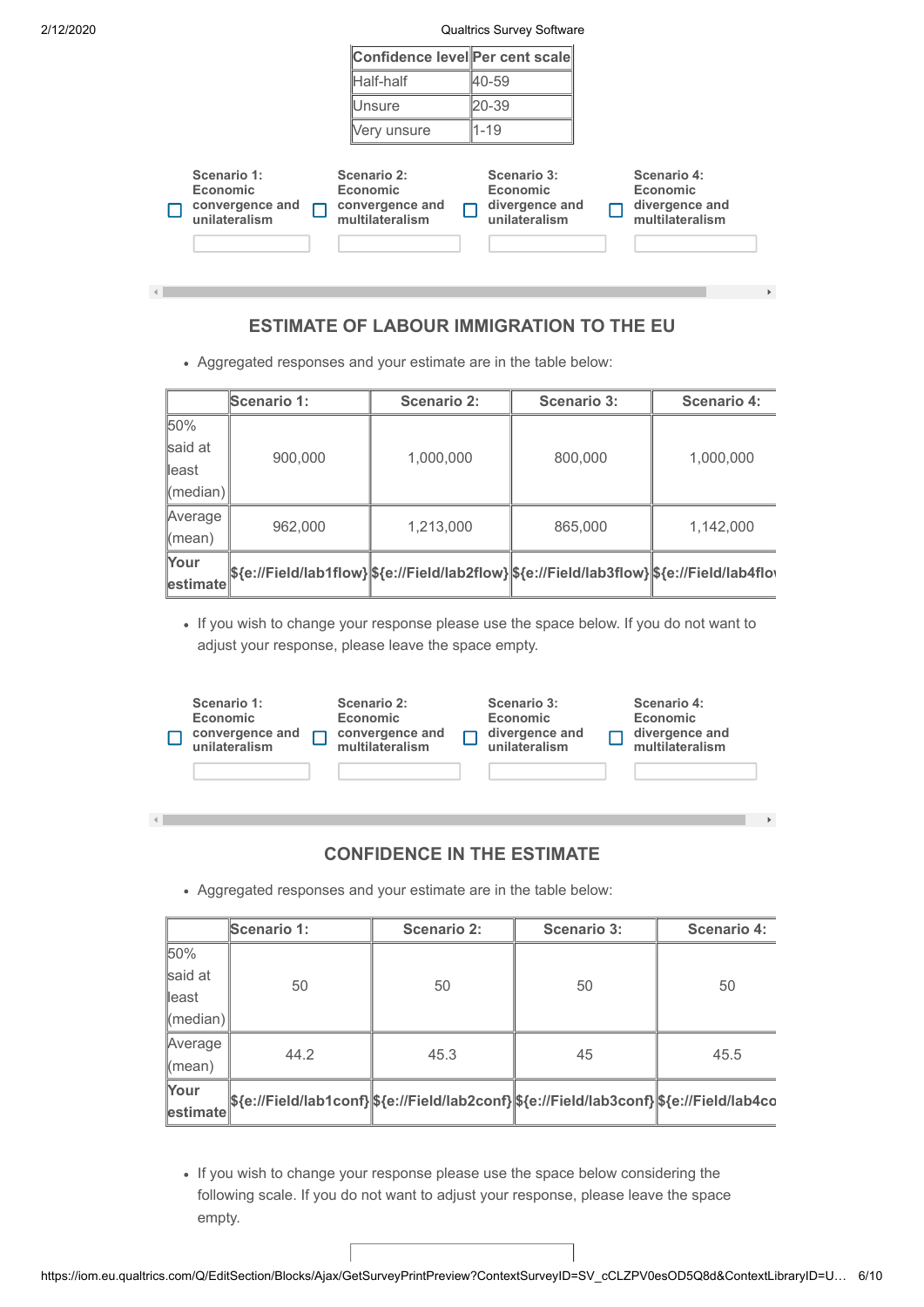| Very confident<br>80-100<br><b>Confident</b><br>60-79<br>Half-half<br>40-59<br>20-39<br><b>Unsure</b><br>$1 - 19$<br>Very unsure                                                                                                                                         | Confidence level Per cent scale |  |              |
|--------------------------------------------------------------------------------------------------------------------------------------------------------------------------------------------------------------------------------------------------------------------------|---------------------------------|--|--------------|
|                                                                                                                                                                                                                                                                          |                                 |  |              |
|                                                                                                                                                                                                                                                                          |                                 |  |              |
|                                                                                                                                                                                                                                                                          |                                 |  |              |
|                                                                                                                                                                                                                                                                          |                                 |  |              |
|                                                                                                                                                                                                                                                                          |                                 |  |              |
| Scenario 1:<br>Scenario 2:<br>Scenario 3:<br>Scenario 4:<br>Economic<br><b>Economic</b><br>Economic<br><b>Economic</b><br>divergence and<br>divergence and<br>convergence and<br>convergence and<br>unilateralism<br>multilateralism<br>unilateralism<br>multilateralism |                                 |  | $\mathbf{F}$ |

## **ESTIMATE OF HIGH-SKILLED IMMIGRATION TO THE EU**

Aggregated responses and your estimate are in the table below:

|                          | <b>Scenario 1:</b> | Scenario 2: | <b>Scenario 3:</b>                                                                       | <b>Scenario</b> |  |
|--------------------------|--------------------|-------------|------------------------------------------------------------------------------------------|-----------------|--|
| 50%                      |                    |             |                                                                                          |                 |  |
| said at                  | 70,000             | 90,000      | 65,000                                                                                   | 80,000          |  |
| ∥east                    |                    |             |                                                                                          |                 |  |
| $\ $ (median) $\ $       |                    |             |                                                                                          |                 |  |
| Average                  | 106,000            | 140,000     | 93,000                                                                                   | 123,000         |  |
| $\langle$ mean $\rangle$ |                    |             |                                                                                          |                 |  |
| Your                     |                    |             | \${e://Field/high1flow} \${e://Field/high2flow} \${e://Field/high3flow} \${e://Field/hig |                 |  |
| estimate                 |                    |             |                                                                                          |                 |  |

If you wish to change your response please use the space below. If you do not want to adjust your response, please leave the space empty.

| Scenario 1:<br><b>Economic</b><br>convergence and<br>unilateralism | Scenario 2:<br>Economic<br>convergence and<br>multilateralism | Scenario 3:<br>Economic<br>divergence and<br>unilateralism | Scenario 4:<br>Economic<br>divergence and<br>multilateralism |
|--------------------------------------------------------------------|---------------------------------------------------------------|------------------------------------------------------------|--------------------------------------------------------------|
|                                                                    |                                                               |                                                            |                                                              |

## **CONFIDENCE IN THE ESTIMATE**

 $\bar{\mathbf{F}}$ 

Aggregated responses and your estimate are in the table below:

 $\left\Vert \cdot\right\Vert$ 

|                    | Scenario 1:                                                                              | <b>Scenario 2:</b> | <b>Scenario 3:</b> | Scenari |  |
|--------------------|------------------------------------------------------------------------------------------|--------------------|--------------------|---------|--|
| 50%                |                                                                                          |                    |                    |         |  |
| said at            | 50                                                                                       | 50                 | 50                 | 50      |  |
| ∥east              |                                                                                          |                    |                    |         |  |
| $\ $ (median) $\ $ |                                                                                          |                    |                    |         |  |
| Average            | 46.2                                                                                     | 48.3               | 44.3               | 45.1    |  |
| $\mathsf{Imean}$   |                                                                                          |                    |                    |         |  |
| Your               | \${e://Field/high1conf} \${e://Field/high2conf} \${e://Field/high3conf} \${e://Field/hig |                    |                    |         |  |
| $\ $ estimate $\ $ |                                                                                          |                    |                    |         |  |

If you wish to change your response please use the space below considering the following scale. If you do not want to adjust your response, please leave the space empty.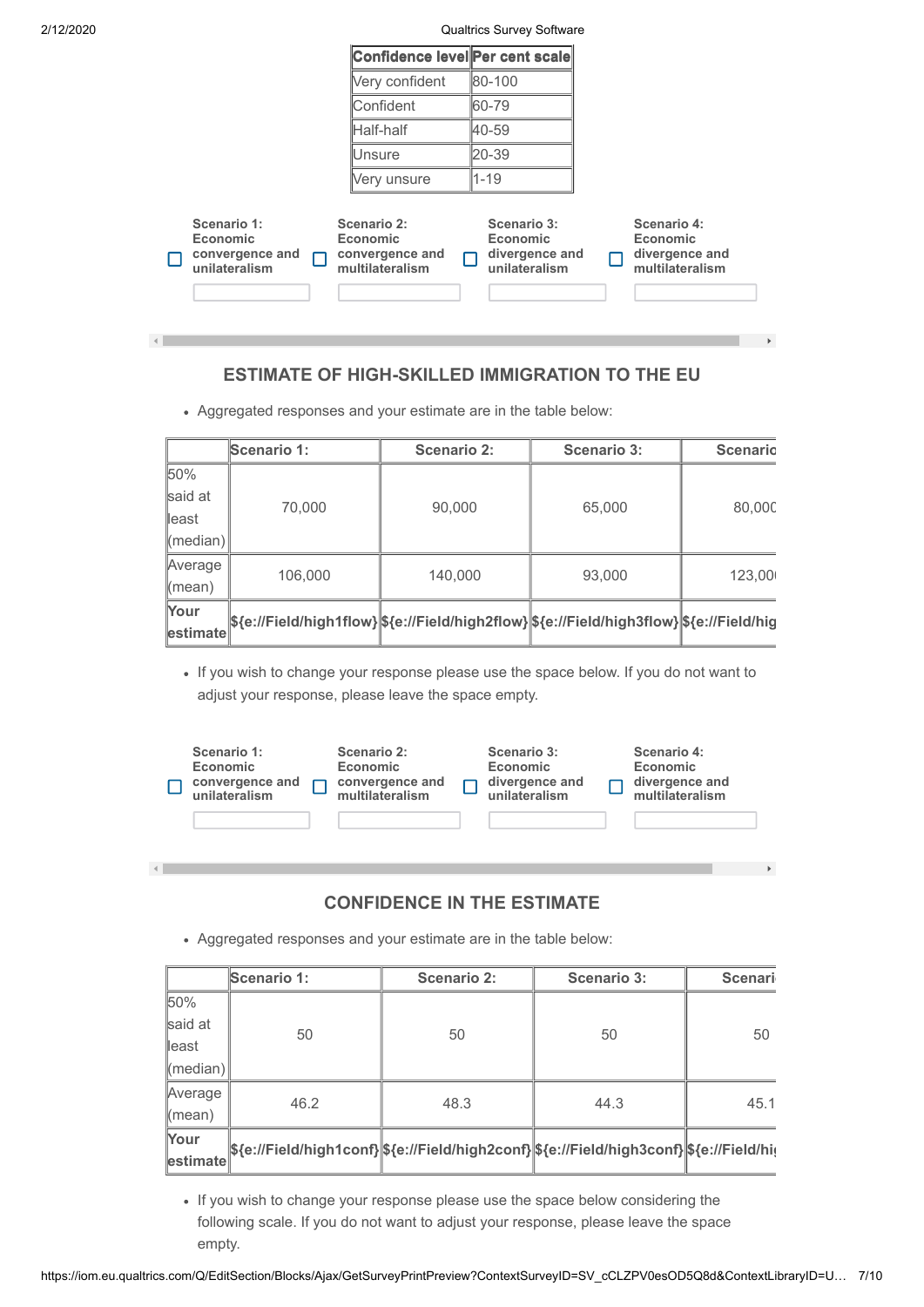$\left| \cdot \right|$ 

 $\left\langle \cdot \right\rangle$ 

2/12/2020 Qualtrics Survey Software

| Confidence level Per cent scale |          |
|---------------------------------|----------|
| Very confident                  | 80-100   |
| Confident                       | 60-79    |
| Half-half                       | 40-59    |
| Unsure                          | 20-39    |
| Very unsure                     | $1 - 19$ |

| Scenario 1:<br><b>Economic</b><br>convergence and<br>unilateralism | Scenario 2:<br>Economic<br>convergence and<br>multilateralism | Scenario 3:<br>Economic<br>divergence and<br>unilateralism | Scenario 4:<br>Economic<br>divergence and<br>multilateralism |
|--------------------------------------------------------------------|---------------------------------------------------------------|------------------------------------------------------------|--------------------------------------------------------------|
|                                                                    |                                                               |                                                            |                                                              |

## **ESTIMATE OF ASYLUM APPLICATIONS TO THE EU**

Aggregated responses and your estimate are in the table below:

|               | <b>Scenario 1:</b>                                                                       | <b>Scenario 2:</b> | <b>Scenario 3:</b> | <b>Scenario 4:</b> |
|---------------|------------------------------------------------------------------------------------------|--------------------|--------------------|--------------------|
| 50%           |                                                                                          |                    |                    |                    |
| said at       | 500,000                                                                                  | 480,000            | 590,000            | 679,000            |
| ∥east         |                                                                                          |                    |                    |                    |
| ∥(median)∥    |                                                                                          |                    |                    |                    |
| Average       | 508,000                                                                                  | 518,000            | 699,000            | 859,000            |
| l(mean)       |                                                                                          |                    |                    |                    |
| Your          | \${e://Field/asy1flow} \${e://Field/asy2flow} \${e://Field/asy3flow} \${e://Field/asy4fl |                    |                    |                    |
| $\ $ estimate |                                                                                          |                    |                    |                    |

If you wish to change your response please use the space below. If you do not want to adjust your response, please leave the space empty.

| Scenario 1:<br><b>Economic</b><br>convergence and<br>unilateralism | Scenario 2:<br>Economic<br>convergence and<br>multilateralism | Scenario 3:<br>Economic<br>divergence and<br>unilateralism | Scenario 4:<br>Economic<br>divergence and<br>multilateralism |
|--------------------------------------------------------------------|---------------------------------------------------------------|------------------------------------------------------------|--------------------------------------------------------------|
|                                                                    |                                                               |                                                            |                                                              |

## **CONFIDENCE IN THE ESTIMATE**

 $\bar{\nu}$ 

Aggregated responses and your estimate are in the table below:

|           | Scenario 1:                                                                            | Scenario 2: | <b>Scenario 3:</b> | Scenario 4: |  |
|-----------|----------------------------------------------------------------------------------------|-------------|--------------------|-------------|--|
| 50%       |                                                                                        |             |                    |             |  |
| said at   | 40                                                                                     | 42.5        | 45                 | 50          |  |
| ∥east     |                                                                                        |             |                    |             |  |
| ∥(median) |                                                                                        |             |                    |             |  |
| Average   | 41                                                                                     | 42.7        | 41.7               | 42.2        |  |
| ∥(mean)   |                                                                                        |             |                    |             |  |
| Your      | \${e://Field/asy1conf} \${e://Field/asy2conf} \${e://Field/asy3conf} \${e://Field/asy4 |             |                    |             |  |
| estimate  |                                                                                        |             |                    |             |  |

If you wish to change your response please use the space below considering the following scale. If you do not want to adjust your response, please leave the space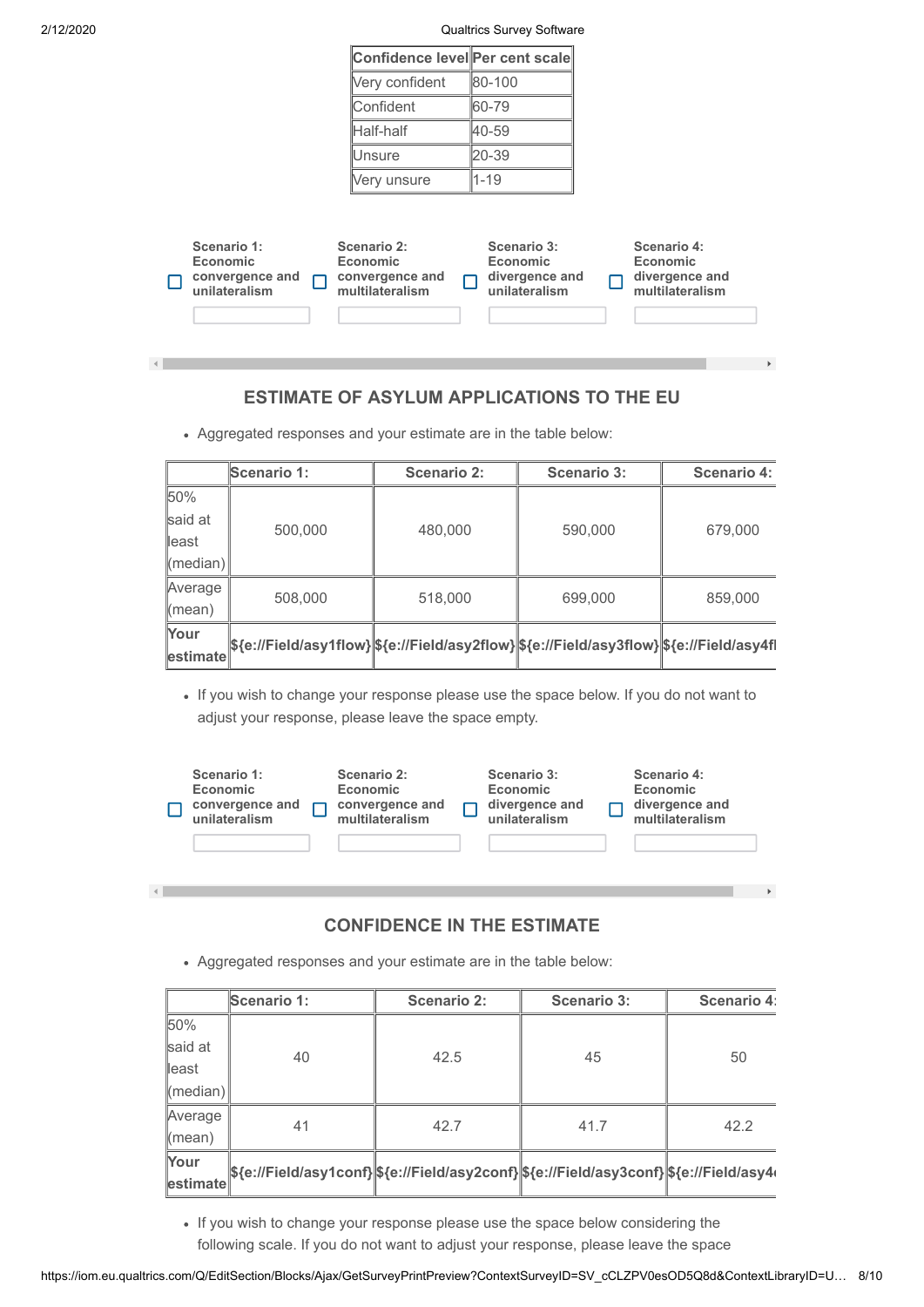empty.

**estimate**

|                                                                    | Confidence level Per cent scale                               |                                                                   |                                                              |
|--------------------------------------------------------------------|---------------------------------------------------------------|-------------------------------------------------------------------|--------------------------------------------------------------|
|                                                                    | Very confident                                                | 80-100                                                            |                                                              |
|                                                                    | Confident                                                     | 60-79                                                             |                                                              |
|                                                                    | Half-half                                                     | 40-59                                                             |                                                              |
|                                                                    | lUnsure                                                       | 20-39                                                             |                                                              |
|                                                                    | Very unsure                                                   | $1 - 19$                                                          |                                                              |
| Scenario 1:<br><b>Economic</b><br>convergence and<br>unilateralism | Scenario 2:<br>Economic<br>convergence and<br>multilateralism | Scenario 3:<br><b>Economic</b><br>divergence and<br>unilateralism | Scenario 4:<br>Economic<br>divergence and<br>multilateralism |

## **ESTIMATE OF IRREGULAR BORDER CROSSINGS TO THE EU**

- **Scenario 1: Scenario 2: Scenario 3: Scenario 4:** 50% said at least (median) 150,000 100,000 250,000 200,000 Average (mean) 232,000 153,000 566,000 452,000 **Your**
- Aggregated responses and your estimate are in the table below:

• If you wish to change your response please use the space below. If you do not want to adjust your response, please leave the space empty.

**\${e://Field/ir1flow} \${e://Field/ir2flow} \${e://Field/ir3flow} \${e://Field/ir4flow}**

| Scenario 1:<br>Economic<br>convergence and<br>unilateralism | Scenario 2:<br>Economic<br>convergence and<br>multilateralism | Scenario 3:<br>Economic<br>divergence and<br>unilateralism | Scenario 4:<br>Economic<br>divergence and<br>multilateralism |
|-------------------------------------------------------------|---------------------------------------------------------------|------------------------------------------------------------|--------------------------------------------------------------|
|                                                             |                                                               |                                                            |                                                              |

## **CONFIDENCE IN THE ESTIMATE**

Aggregated responses and your estimate are in the table below:

|                               | Scenario 1: | Scenario 2: | <b>Scenario 3:</b> | Scenario 4:                                                                             |  |
|-------------------------------|-------------|-------------|--------------------|-----------------------------------------------------------------------------------------|--|
| 50%                           |             |             |                    |                                                                                         |  |
| said at                       | 50          | 43          | 50                 | 50                                                                                      |  |
| lleast                        |             |             |                    |                                                                                         |  |
| (median)                      |             |             |                    |                                                                                         |  |
| Average                       | 42.4        | 42.9        | 44                 | 43.1                                                                                    |  |
| (mean)                        |             |             |                    |                                                                                         |  |
| Your<br>$ \textsf{estimate} $ |             |             |                    | \${e://Field/ir1conf} \${e://Field/ir2conf} \${e://Field/ir3conf} \${e://Field/ir4conf} |  |

• If you wish to change your response please use space below considering the following scale. If you do not want to adjust your response, please leave the space empty.